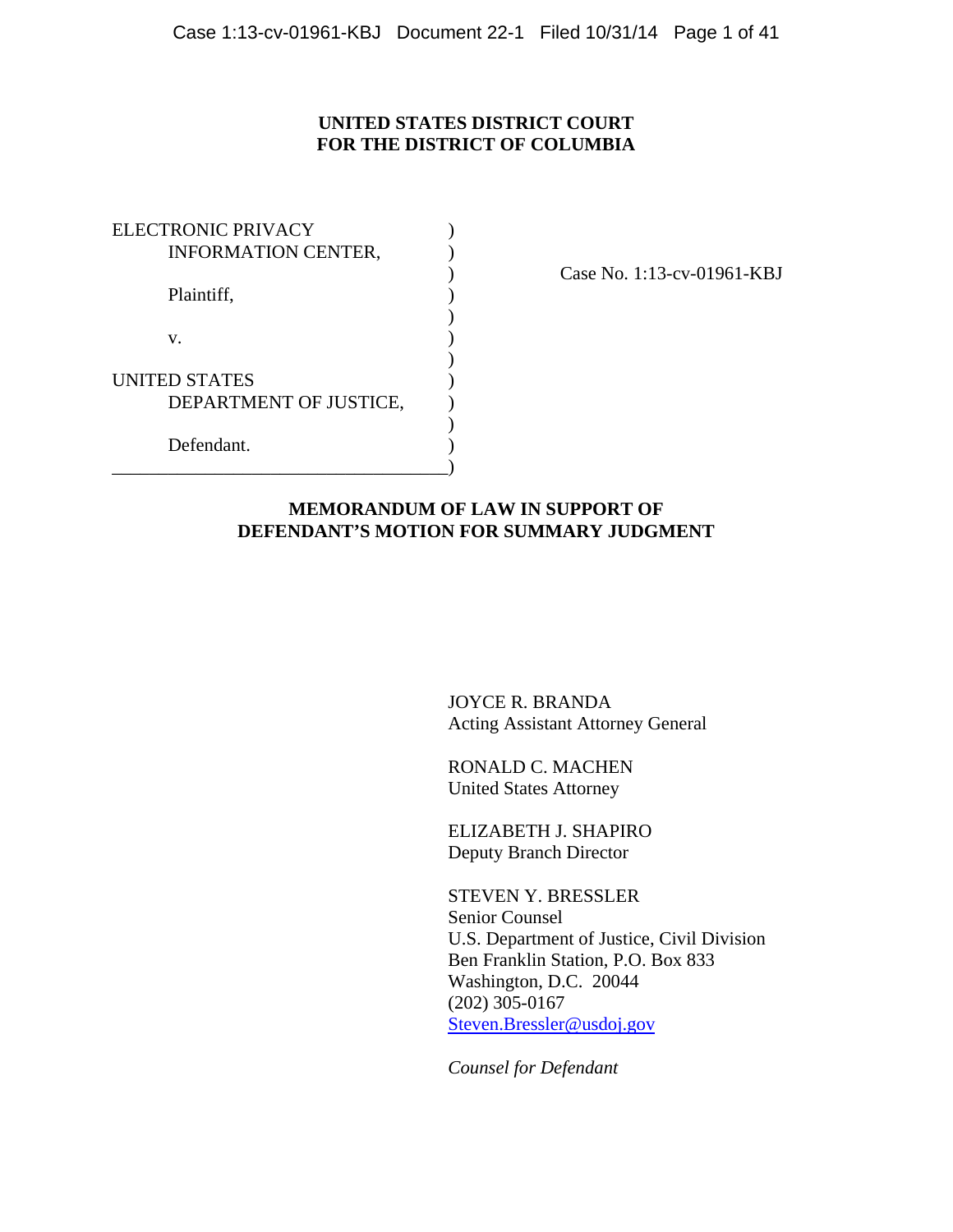# **TABLE OF CONTENTS**

| Pen Register / Trap-and-Trace Authority under the<br>1.                                                                                                                                                       |
|---------------------------------------------------------------------------------------------------------------------------------------------------------------------------------------------------------------|
| 2.                                                                                                                                                                                                            |
|                                                                                                                                                                                                               |
|                                                                                                                                                                                                               |
|                                                                                                                                                                                                               |
|                                                                                                                                                                                                               |
| THE GOVERNMENT IS ENTITLED TO SUMMARY<br>II.                                                                                                                                                                  |
| The Government Properly Withheld Classified Information Pursuant to<br>A.                                                                                                                                     |
| 1. Defendant has Properly Withheld Classified NSA Information Pursuant                                                                                                                                        |
| The Government has Properly Withheld Classified FBI Information<br>2.                                                                                                                                         |
| 3. The Government has Properly Withheld Classified Information from<br>the Department of Justice's Semi-Annual Reports to the House and<br>Senate Select Intelligence Committees Pursuant to Exemption 1.  16 |
| 4. The Government has Properly Withheld Classified CIA Information                                                                                                                                            |
| The Government has Properly Withheld Information Pursuant to Multiple<br>В.                                                                                                                                   |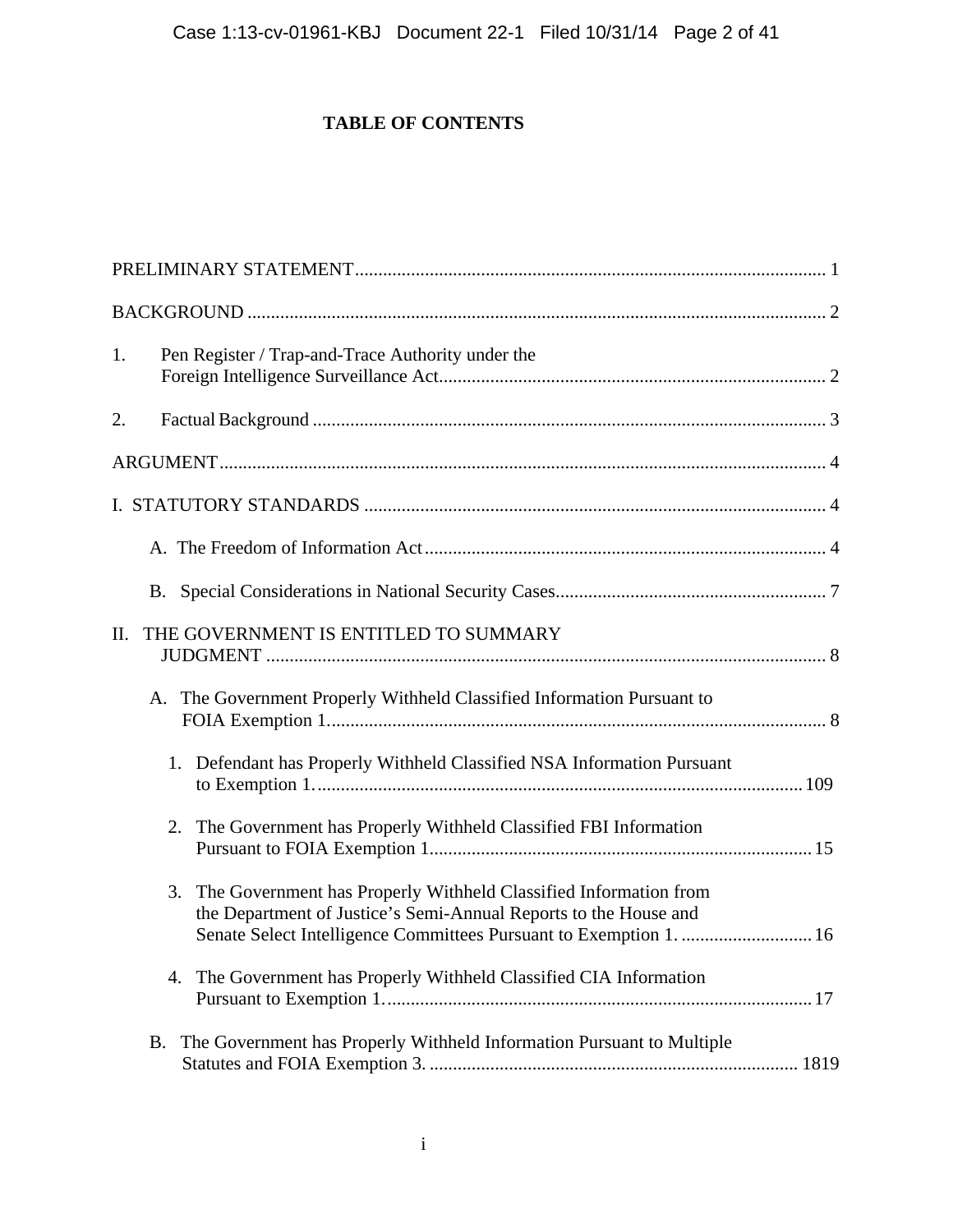|    | The Government has Properly Withheld Information Protected by<br>1.                                                                    |    |
|----|----------------------------------------------------------------------------------------------------------------------------------------|----|
|    | The Government has Properly Withheld Information Protected by<br>2.                                                                    |    |
|    | The Government has Properly Withheld Information Protected by<br>3.                                                                    | 23 |
|    | The Government has Properly Withheld Information Protected by 18<br>4.                                                                 |    |
|    | C. The Government has Properly Withheld Information Concerning Law<br>Enforcement Techniques and Procedures Pursuant to FOIA Exemption | 25 |
|    | D. Defendant has Released All Non-Exempt, Reasonably Segregable                                                                        | 28 |
| Е. | Defendant Conducted a Reasonable and Adequate Search for Responsive                                                                    | 29 |
|    |                                                                                                                                        |    |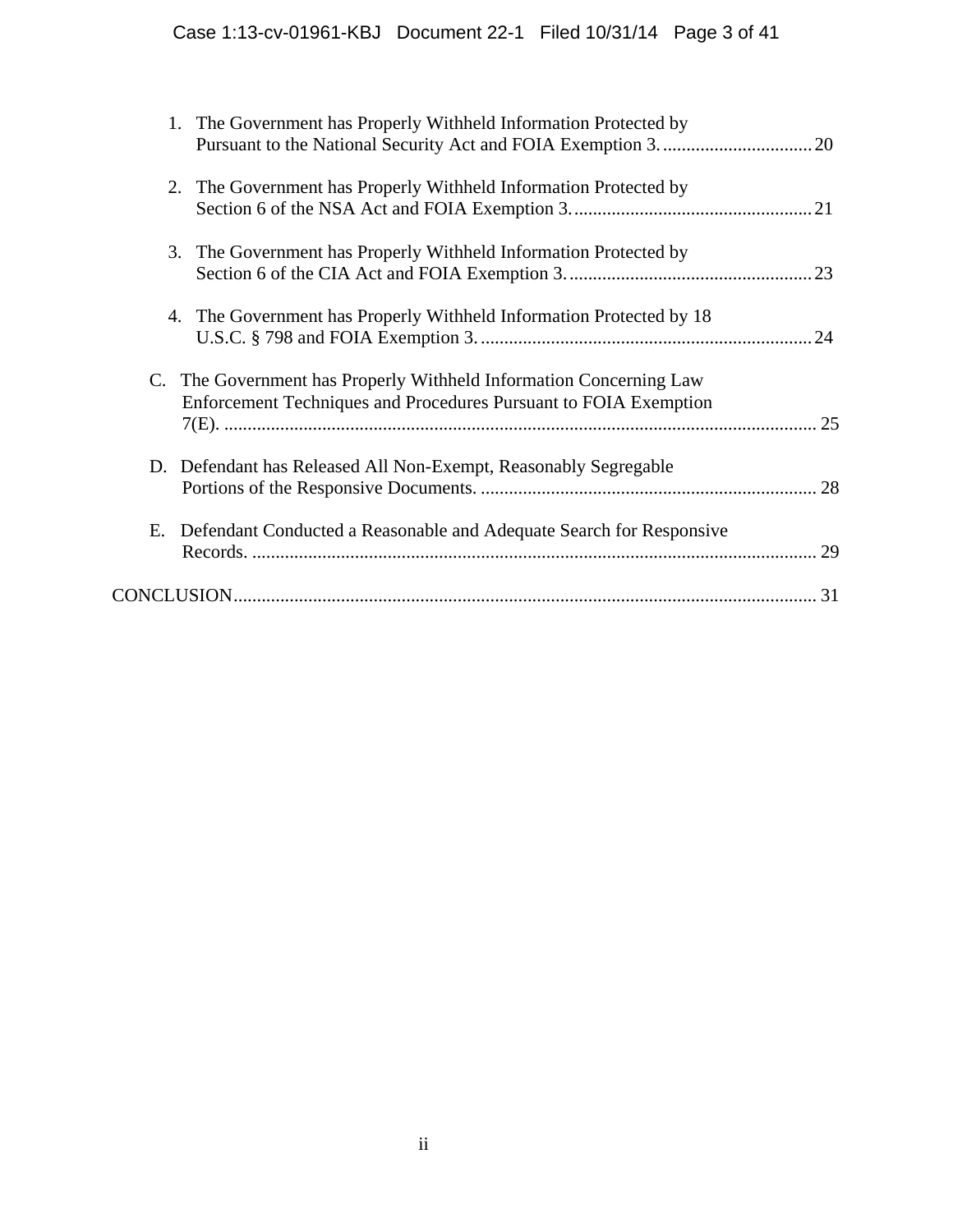# **TABLE OF AUTHORITIES**

# **CASES**

| ACLU v. Dep't of Defense,                                  |    |
|------------------------------------------------------------|----|
| ACLU v. Dep't of Justice,                                  |    |
| Assassination Archives & Research Ctr. v. CIA,             |    |
| Ass'n of Retired R.R. Workers, Inc. v. U.S. R.R. Ret. Bd., |    |
| Baker & Hostetler LLP v. Dep't of Commerce,                |    |
| Balridge v. Shapiro,                                       |    |
| Blackwell v. FBI,                                          |    |
| Campbell v. Dep't of Justice,                              |    |
| $CIA$ v. Sims,                                             |    |
| Ctr. for Nat'l Sec. Studies v. Dep't of Justice,           |    |
| Electronic Frontier Found. v. Dep't of Justice,            |    |
| Essential Info., Inc. v. U.S. Info. Agency,                |    |
| Fisher v. Dep't of Justice,                                | 27 |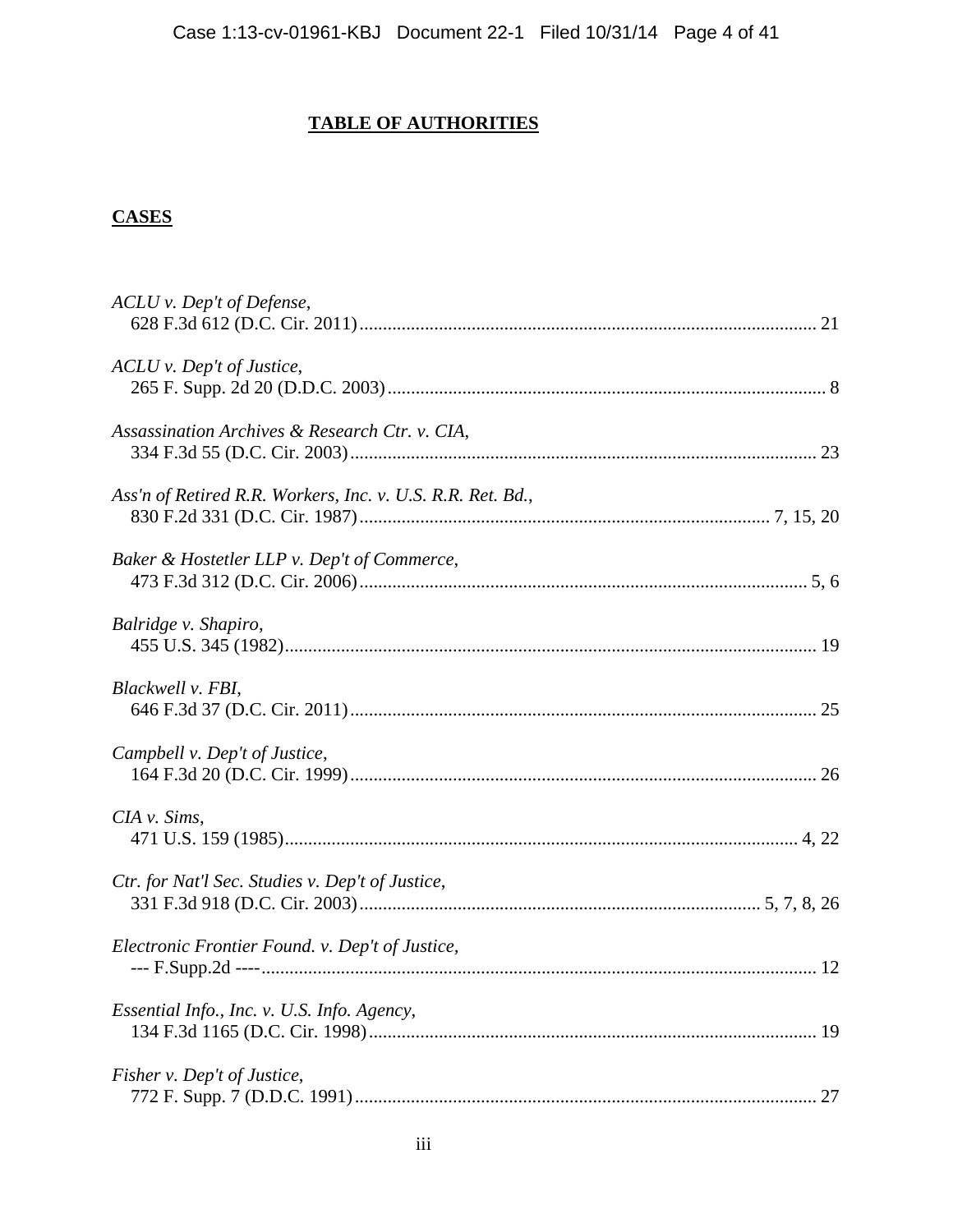| Fitzgibbon v. CIA,                          |  |
|---------------------------------------------|--|
| Frugone v. CIA,                             |  |
| Gardels v. CIA,                             |  |
| Goland v. CIA,                              |  |
| Ground Saucer Watch v. CIA,                 |  |
| GTE Sylvania, Inc. v. Consumers Union,      |  |
| Halkin v. Helms,                            |  |
| Hayden v. NSA,,                             |  |
| In re Motion for Release of Court Records,  |  |
| Jefferson v. Dep't of Justice,              |  |
| John Doe Agency v. John Doe Corp.,          |  |
| Johnson v. Exec. Office for U.S. Attorneys, |  |
| Judicial Watch, Inc. v. Dep't of Commerce,  |  |
| Keys v. Dep't of Homeland Sec.,             |  |
| Kidd v. Dep't of Justice,                   |  |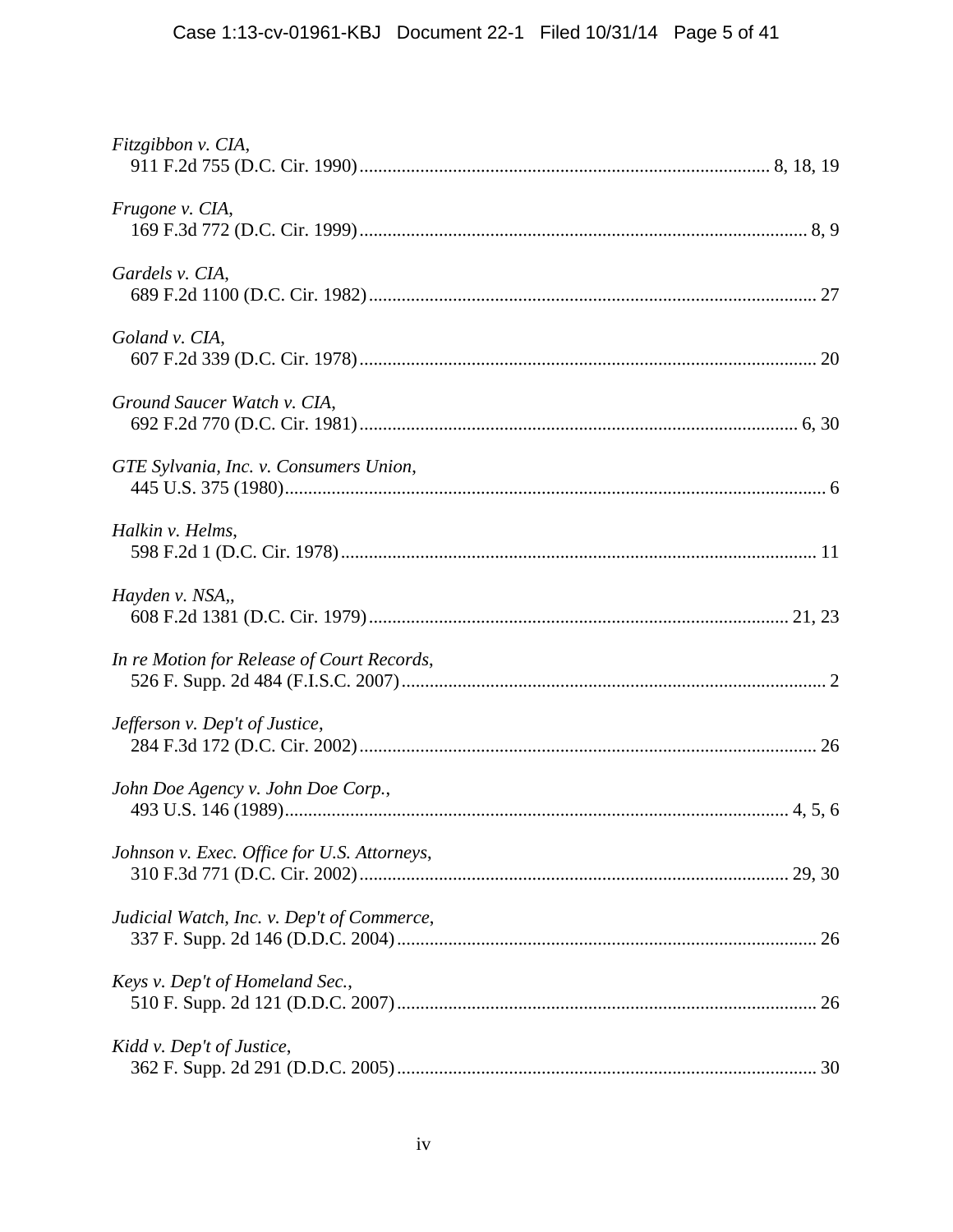| Kidder v. FBI,                                         |
|--------------------------------------------------------|
| King v. Dep't of Justice,                              |
| Kissinger v. Reporters Comm. for Freedom of the Press, |
| Krikorian v. Dep't of State,                           |
| Larson v. Dep't of State,                              |
| Linder v. NSA,,                                        |
| Loving v. Dep't of Defense,                            |
| Mayer Brown LLP v. IRS,                                |
| Maynard v. CIA,                                        |
| Mead Data v. Dep't of the Air Force,                   |
| Meeropol v. Meese,                                     |
| Military Audit Project v. Casey,                       |
| Milner v. Dep't of Navy,                               |
| Mohamed v. Jeppesen,                                   |
| Morley v. CIA,                                         |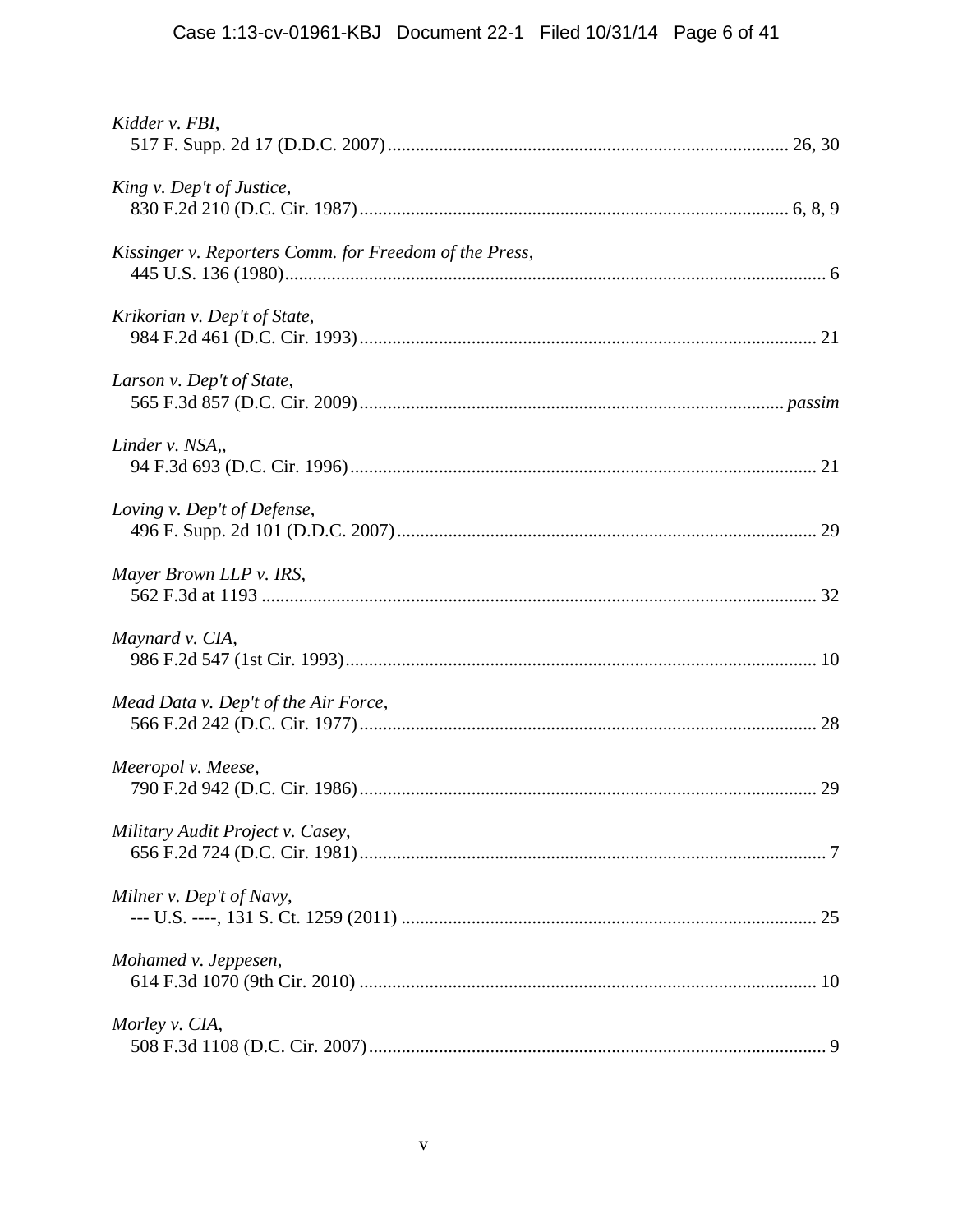| Nation Magazine v. U.S. Customs Serv.,                                                        |
|-----------------------------------------------------------------------------------------------|
| Nat'l Sec. Archive Fund, Inc. v. CIA,                                                         |
| Oglesby v. Dep't of Army,                                                                     |
| Perry v. Block,                                                                               |
| PHE, Inc. v. Dep't of Justice,                                                                |
| Policy Studies v. CIA,                                                                        |
| Pub. Employees for Envt'l Responsibility v. U.S. Section, Int'l Boundary & Water<br>$Com'n$ , |
| Ray v. Turner,                                                                                |
| Reliant Energy Power Generation, Inc. v. FERC,                                                |
| Roberts v. Dep't of Justice,                                                                  |
| SafeCard Servs., Inc. v. SEC,<br>30                                                           |
| Schoenman v. FBI,                                                                             |
| Schrecker v. Dep't of Justice,                                                                |
| Smith v. ATF,,                                                                                |
| Steinberg v. Dep't of Justice,                                                                |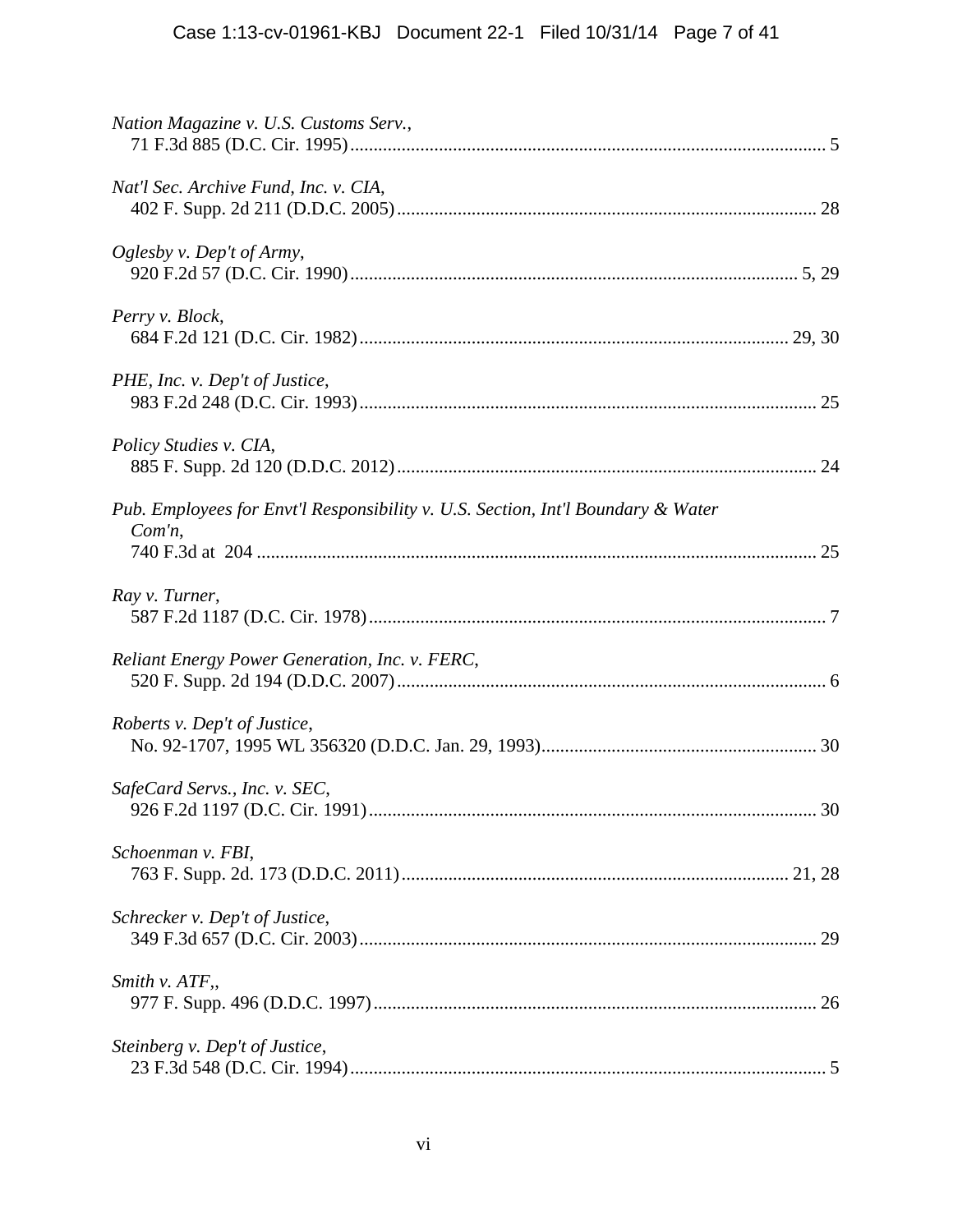| Subh v. CIA,                                     |
|--------------------------------------------------|
| Tex. Indep. Producers Legal Action Ass'n v. IRS, |
| Valencia-Lucena v. U.S. Coast Guard,             |
| Valfells v. CIA,                                 |
| W. Ctr. for Journalism v. IRS,                   |
| Weisberg v. Dep't of Justice,                    |
| Weisberg v. Dep't of Justice,                    |
| Wilbur v. CIA,                                   |
| Wilson v. DEA,                                   |
| Wolf v. CIA,                                     |
| Zadvydas v. Davis,                               |

# **STATUTES**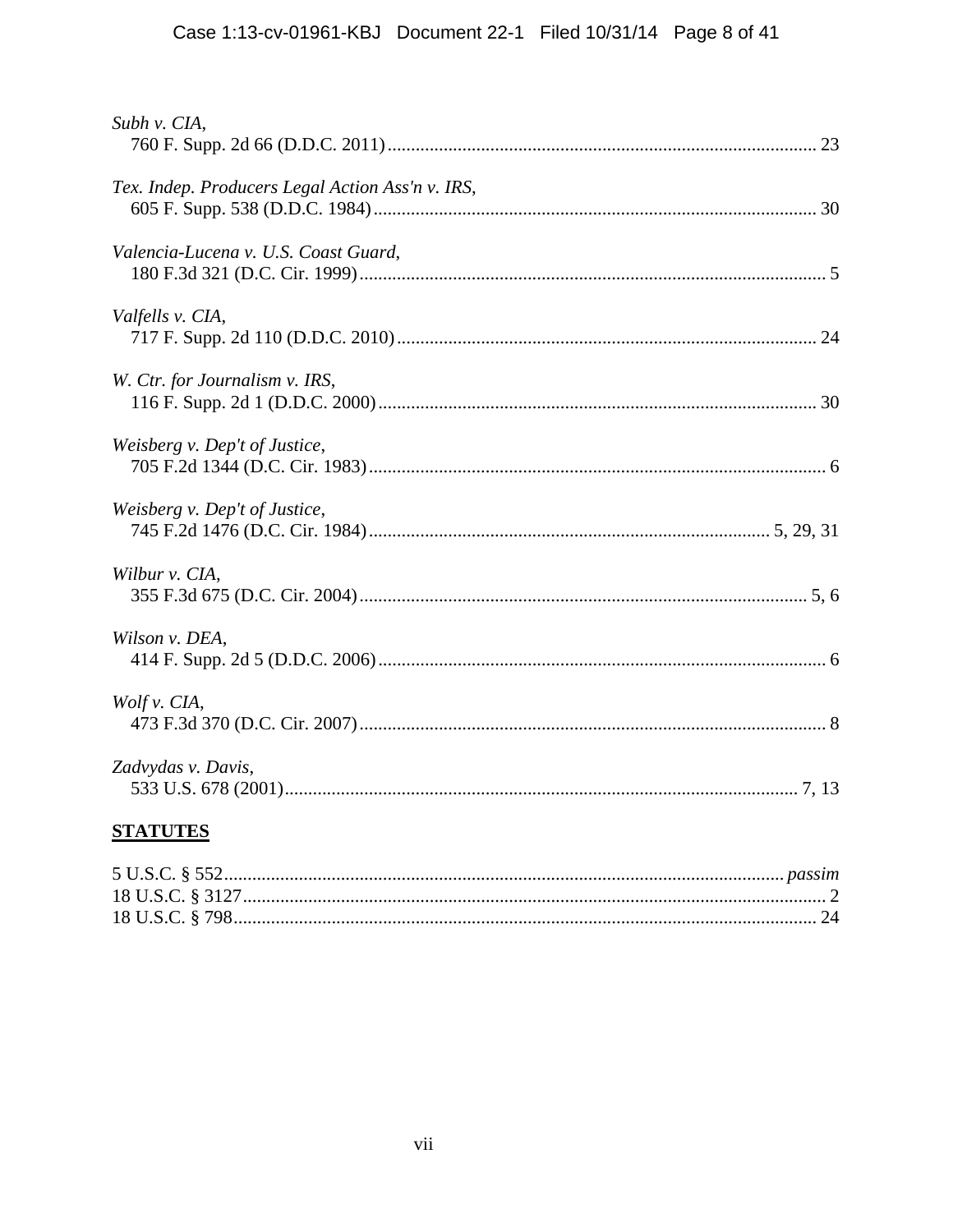# LEGISLATIVE MATERIALS

H.R. Rep. No. 89-1497, at 6 (1966), reprinted in 1966 U.S.C.C.A.N. 2418, 2423.................................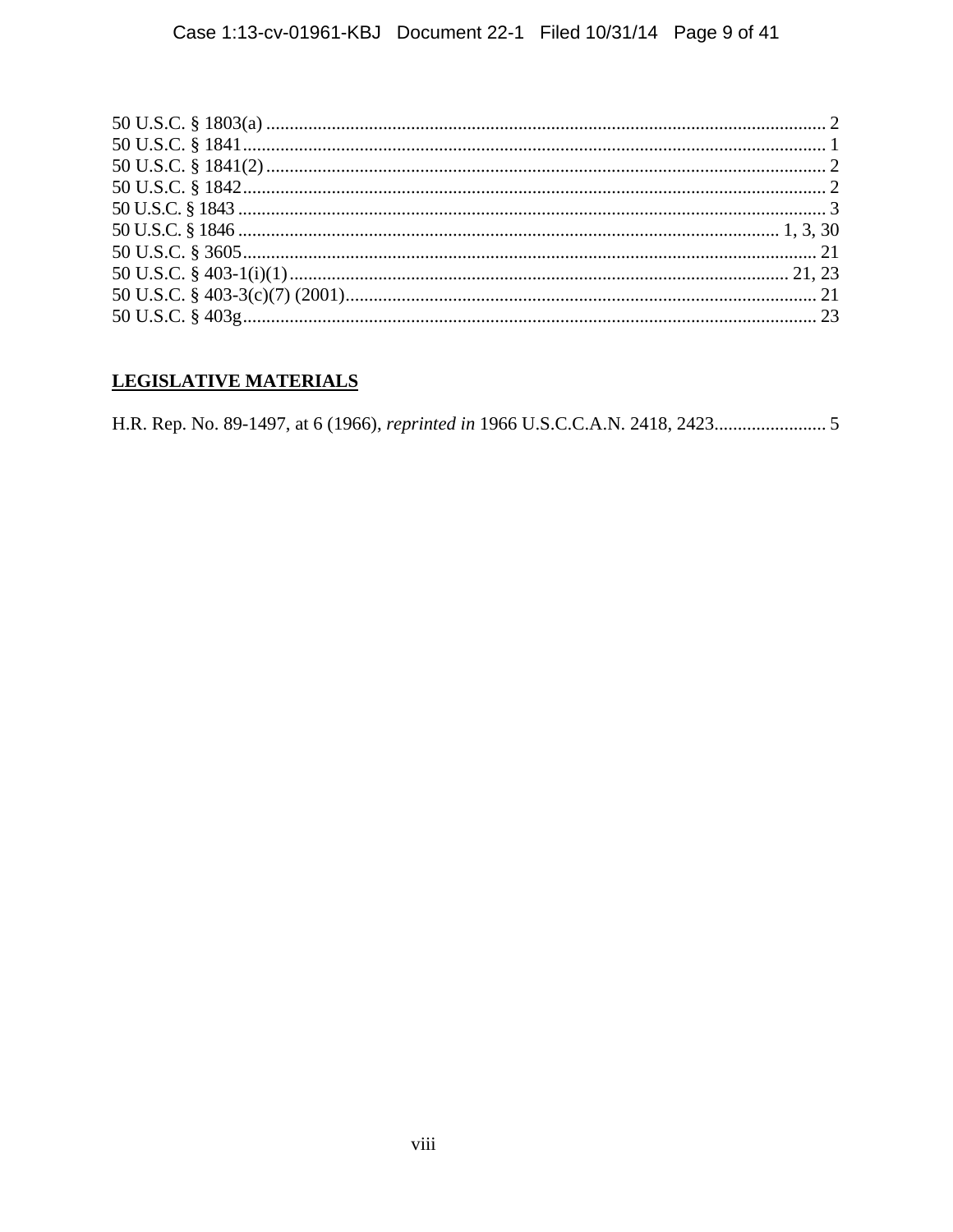### **PRELIMINARY STATEMENT**

Plaintiff Electronic Privacy Information Center ("EPIC") challenges, in part, the response of defendant, the United States Department of Justice ( "the Department") to plaintiff's request under the Freedom of Information Act ("FOIA"), 5 U.S.C. § 552. Plaintiff seeks three categories of documents relating to defendant's reports and submissions to Congressional committees that concern the approval and use of pen register and trap-and-trace ("PR/TT") devices under the Foreign Intelligence Surveillance Act ("FISA"), 50 U.S.C. §§ 1841-1846.

Since this Court denied plaintiff's request for a preliminary injunction, and following a reasonable and thorough search for responsive records, defendant has processed and produced hundreds of pages to plaintiff. These include considerable information relating to a nowdiscontinued program approved by the Foreign Intelligence Surveillance Court ("FISC") under which the Government was authorized to use PR/TT devices to collect internet metadata in bulk. That information was declassified by the Government last year. Defendant has also produced to plaintiff the relevant portions of the Government's semiannual reports to Congress concerning the use of FISA PR/TT devices. Consistent with FOIA's exemptions, however, the Government has withheld classified information, information specifically protected by statute, and information that would reveal sensitive law enforcement techniques, procedures, and guidelines. Defendant has released as much of the responsive records to plaintiff as it can without revealing that FOIA-exempt information.

Because the Government's response to plaintiff's FOIA request fully complies with that statute and as discussed below, the Court should grant defendant's Motion for Summary Judgment.

-1-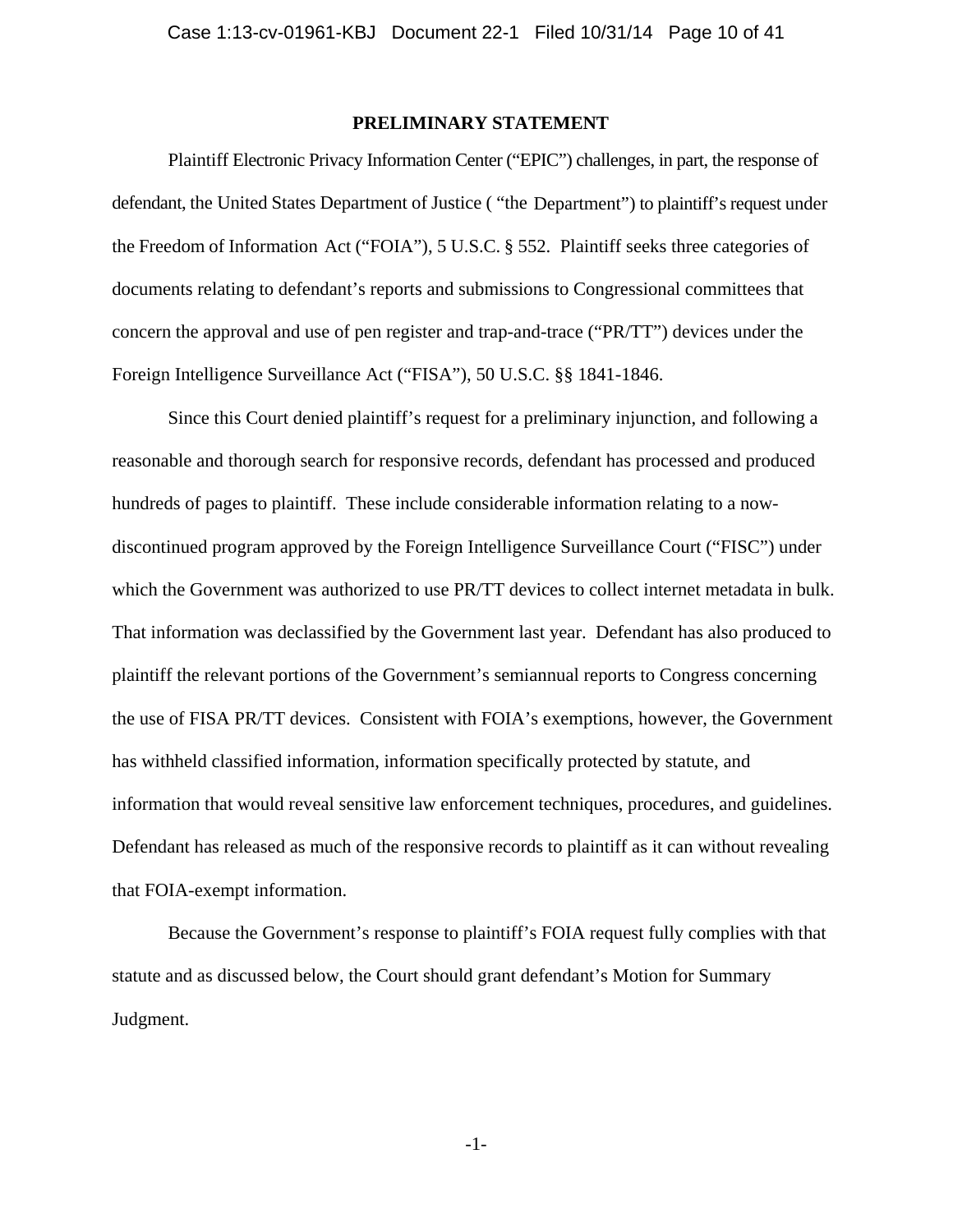### **BACKGROUND**

#### 1. Pen Register / Trap-and-Trace Authority under the Foreign Intelligence Surveillance Act

Congress enacted FISA to authorize and regulate certain governmental surveillance of communications and other activities for purposes of gathering foreign intelligence. Congress also created the Foreign Intelligence Surveillance Court ("FISC"), an Article III court of eleven appointed U.S. district judges with authority to consider applications and grant orders authorizing electronic surveillance and other forms of intelligence-gathering by the Government. 50 U.S.C. § 1803(a); *see In re Motion for Release of Court Records*, 526 F. Supp. 2d 484, 486 (F.I.S.C. 2007).

FISA includes a provision authorizing the FISC, upon application by the Government, to issue an order "approving the installation and use of a pen register or trap and trace device," *see*  50 U.S.C. § 1841(2); 18 U.S.C. § 3127(3), (4), to obtain information relevant to authorized Federal Bureau of Investigation ("FBI") national security investigations. 50 U.S.C. § 1842(a)(1),  $(c)(2)$ .

Last year, the Government declassified the existence of now-discontinued, FISCauthorized bulk collection of Internet metadata pursuant to the FISA PR/TT provisions. As the Director of National Intelligence has stated, the Government at one time acquired bulk Internet metadata under orders issued by the FISC pursuant to FISA's pen register/trap-and-trace provision. *See* Statement of the Director of National Intelligence, *available at* http://icontherecord.tumblr.com/post/67419963949/dni-clapper-declassifies-additionalintelligence (last visited October 30, 2014). The data authorized for collection included certain dialing, routing, addressing, and signaling information such as "to" and "from" lines in an email, and the date and time an e-mail was sent, but not the content of an e-mail or the "subject" line. *Id.* The PR/TT devices collected large amounts of this transactional information, or

-2-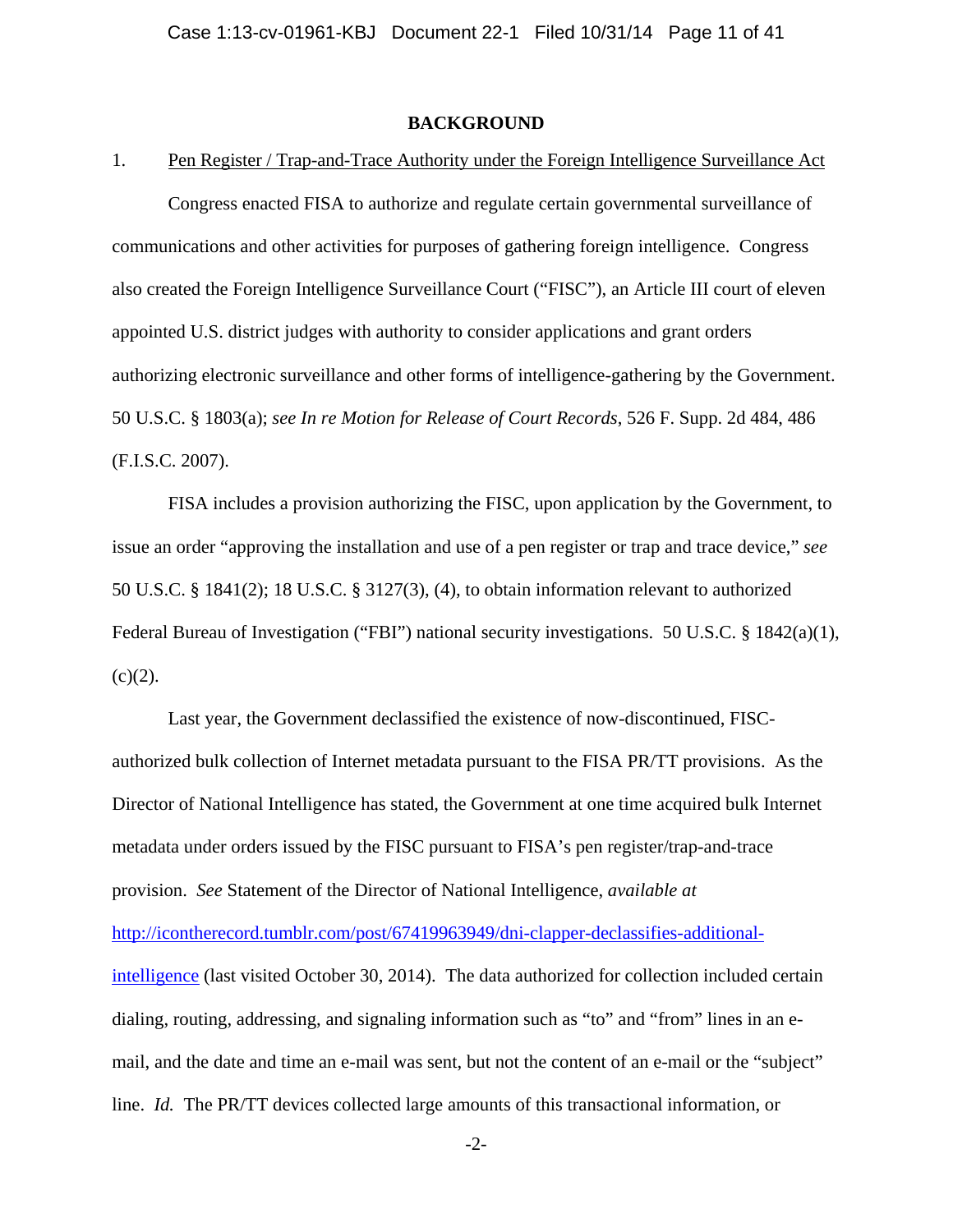### Case 1:13-cv-01961-KBJ Document 22-1 Filed 10/31/14 Page 12 of 41

metadata, from certain telecommunications service providers, and the National Security Agency ("NSA") analyzed this metadata. *Id.* The FISC's orders authorizing this collection required the Government to comply with "minimization procedures" limiting the retention and dissemination of the metadata, including a requirement of "reasonable articulable suspicion" that selection terms used to query the bulk data were associated with certain identified foreign terrorist organizations. *Id.* This program of bulk Internet metadata collection was terminated in 2011 after an operational review. *Id.*

### 2. Factual Background

By letter dated October 3, 2013, and received on October 18 following the lapse in federal government appropriations at the beginning of Fiscal Year 2014, plaintiff submitted a FOIA request to NSD. *See* First Declaration of Mark A. Bradley (ECF No. 9-1), ¶ 2. The letter stated:

EPIC seeks all records related to the Attorney General's required semiannual reports between 2001 and the present under 50 U.S.C. § 1846.

- 1. All reports made to the Permanent Select Committee on Intelligence in the House of Representatives and the Select Committee on Intelligence in the Senate, detailing the total number of orders for pen registers or trap and trace devices granted or denied, and detailing the total number of pen registers or trap and trace devices installed pursuant to 50 U.S.C. § 1843.
- 2. All information provided to the aforementioned committees concerning all uses of pen registers and trap and trace devices.
- 3. All records used in preparation of the above materials, including statistical data.

*See* EPIC Request, Exhibit A to Pl. Motion for Preliminary Injunction (ECF No. 3-2); Compl. ¶ 18;

Answer ¶ 18. By letter dated October 29, 2013, NSD acknowledged receipt of the request. First

Bradley Decl. ¶ 3. And by a subsequent letter dated November 5, 2013, NSD granted plaintiff's

requests for expedited processing and waiver of processing fees. *Id.* In conversation with undersigned

counsel on January 7, 2014, counsel for plaintiff agreed to exclude from its request internal Department

of Justice emails and drafts of documents for which a final version is processed, although plaintiff

declined to narrow its request in other respects at that time.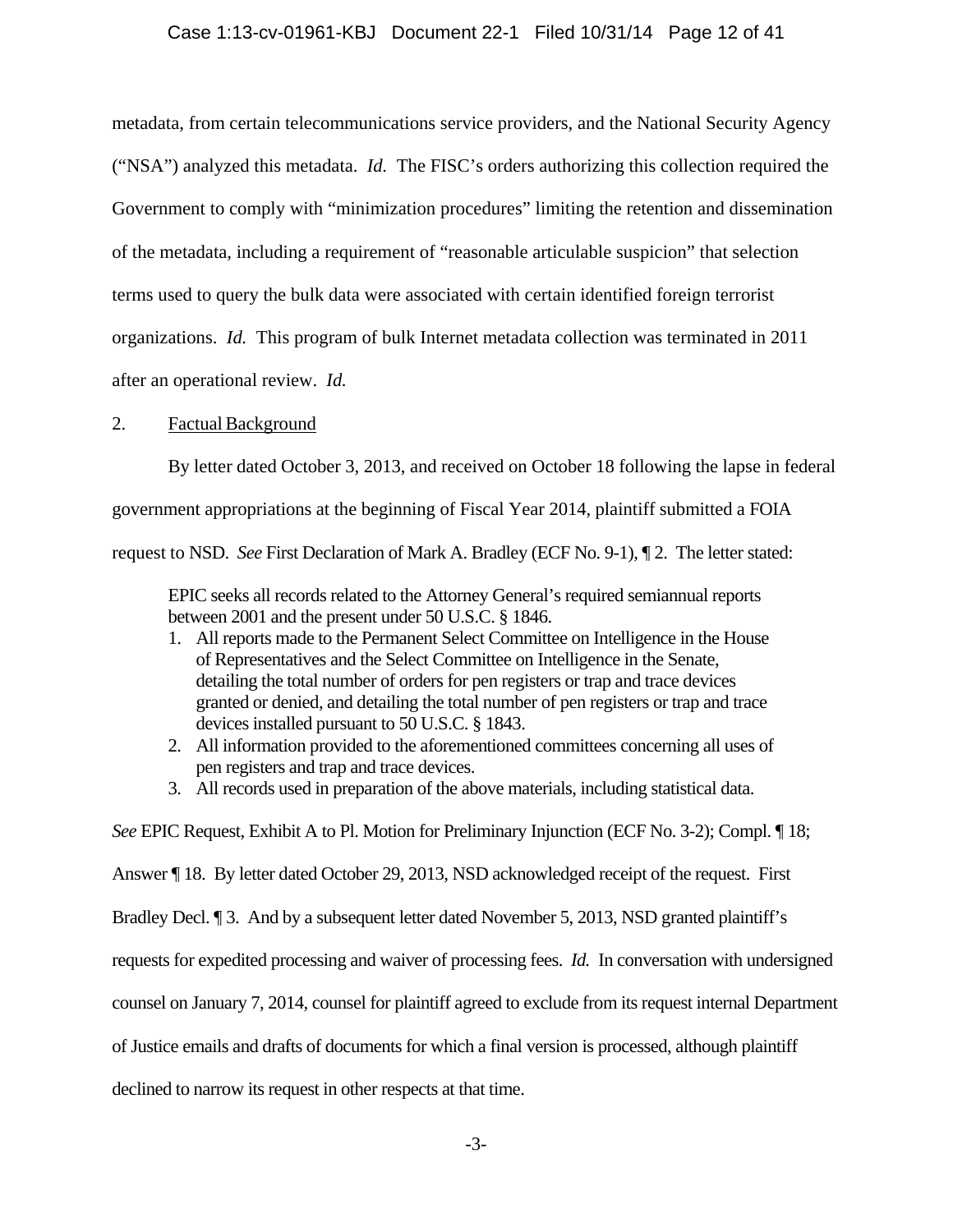# Case 1:13-cv-01961-KBJ Document 22-1 Filed 10/31/14 Page 13 of 41

 Plaintiff moved for a preliminary injunction (ECF No. 3). Following a hearing, this Court denied that Motion (ECF Nos. 14, 15), and the parties subsequently agreed on a schedule for processing and production of documents responsive to plaintiff's FOIA request (ECF Nos. 16, 17). Defendant has produced hundreds of pages to plaintiff.

More recently, the parties also agreed to further narrow the scope of issues in dispute. In particular, plaintiff is no longer challenging the names of government employees withheld pursuant to FOIA Exemptions 6 and 7(C); twenty-five documents identified as "Preliminary case tracking report with handwritten notes used to compile reports to Congress;" eleven documents identified as "FISA PR/TT Applications;" a document identified as "Exhibit attached to Document 'Notice of Filing' describing NSA's use of a classified intelligence method in the conduct of the PR/TT program;" a document identified as "Detailed declaration concerning techniques and capabilities used in FBI investigations." Second Bradley Decl. ("Bradley Decl.") ¶¶ 7-8. Plaintiff has informed defendant, through counsel, that it intends to challenge withholdings in the remaining documents pursuant to Exemptions 1, 3, and  $7(E)$ , as well as defendant's segregability determinations.

#### **ARGUMENT**

#### **I. STATUTORY STANDARDS**

#### **A. The Freedom of Information Act**

FOIA's "basic purpose" reflects a "general philosophy of full agency disclosure unless information is exempted under clearly delineated statutory language." *John Doe Agency v. John Doe Corp.*, 493 U.S. 146, 152 (1989) (citation and internal quotation marks omitted). "Congress recognized, however, that public disclosure is not always in the public interest." *CIA v. Sims*, 471 U.S. 159, 166–67 (1985). Accordingly, in passing FOIA, "Congress sought 'to reach a

-4-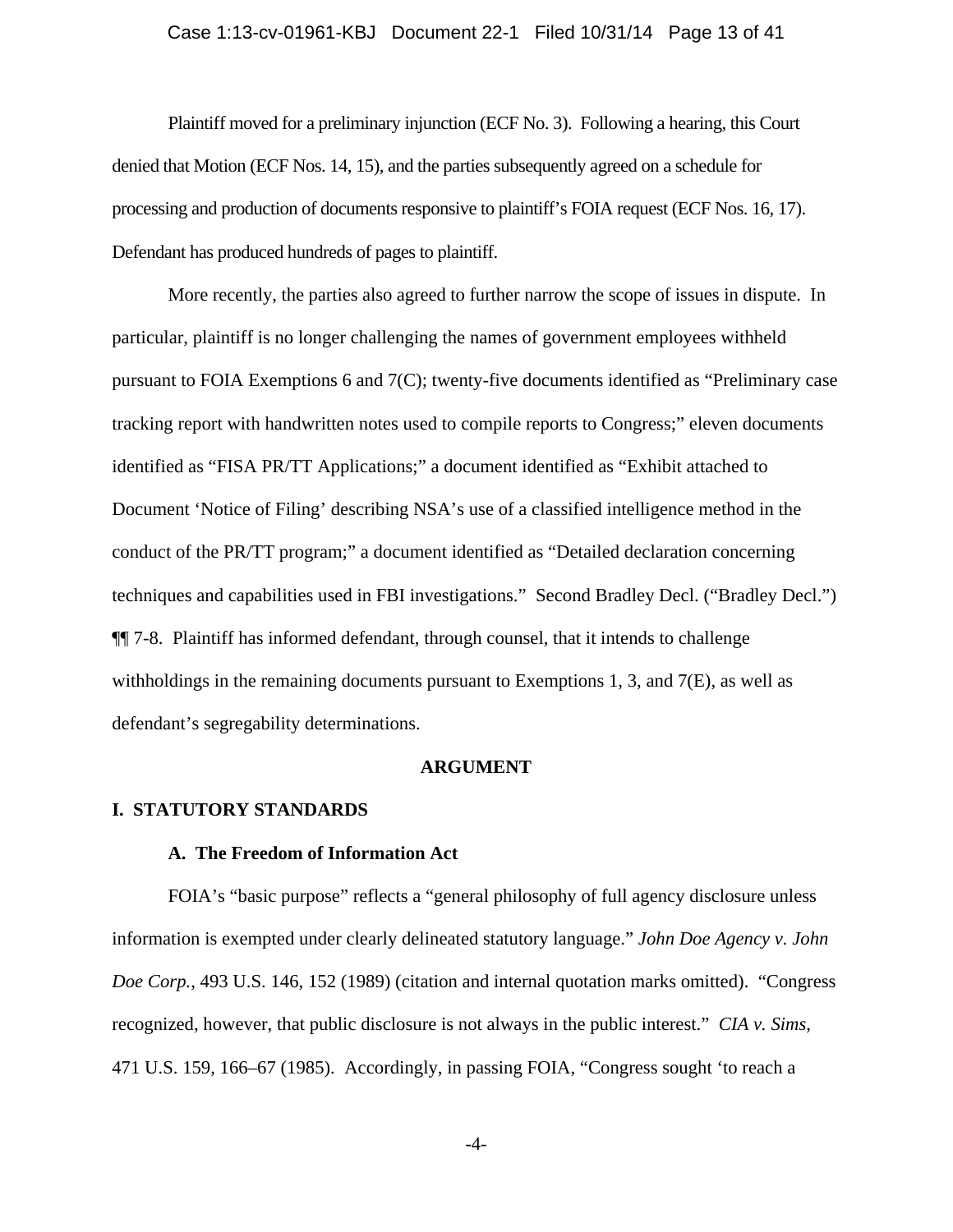#### Case 1:13-cv-01961-KBJ Document 22-1 Filed 10/31/14 Page 14 of 41

workable balance between the right of the public to know and the need of the Government to keep information in confidence to the extent necessary without permitting indiscriminate secrecy.'" *John Doe Agency*, 493 U.S. at 152 (quoting H.R. Rep. No. 89-1497, at 6 (1966), *reprinted in* 1966 U.S.C.C.A.N. 2418, 2423). As the D.C. Circuit has recognized, "FOIA represents a balance struck by Congress between the public's right to know and the government's legitimate interest in keeping certain information confidential." *Ctr. for Nat'l Sec. Studies v. Dep't of Justice*, 331 F.3d 918, 925 (D.C. Cir. 2003) (citing *John Doe Agency*, 493 U.S. at 152).

When conducting a search for records responsive to a FOIA request, an agency "must make 'a good faith effort to conduct a search for the requested records, using methods which can be reasonably expected to produce the information requested.'" *Nation Magazine v. U.S. Customs Serv.*, 71 F.3d 885, 890 (D.C. Cir. 1995) (quoting *Oglesby v. Dep't of Army*, 920 F.2d 57, 68 (D.C. Cir. 1990)). "An agency may establish the adequacy of its search by submitting reasonably detailed, nonconclusory affidavits describing its efforts," *Baker & Hostetler LLP v. Dep't of Commerce*, 473 F.3d 312, 318 (D.C. Cir. 2006), including by "setting forth the search terms and the type of search performed, and averring that all files likely to contain responsive materials (if such records exist) were searched," *Valencia-Lucena v. U.S. Coast Guard*, 180 F.3d 321, 326 (D.C. Cir. 1999) (quoting *Oglesby*, 920 F.2d at 68). The Court must evaluate not "whether there might exist any other documents possibly responsive to the request, but rather whether the search for those documents was adequate." *Steinberg v. Dep't of Justice*, 23 F.3d 548, 551 (D.C. Cir. 1994) (quoting *Weisberg v. Dep't of Justice*, 745 F.2d 1476, 1485 (D.C. Cir. 1984)). Accordingly, an agency's "failure to turn up a particular document, or mere speculation that as yet uncovered documents might exist, does not undermine the determination that the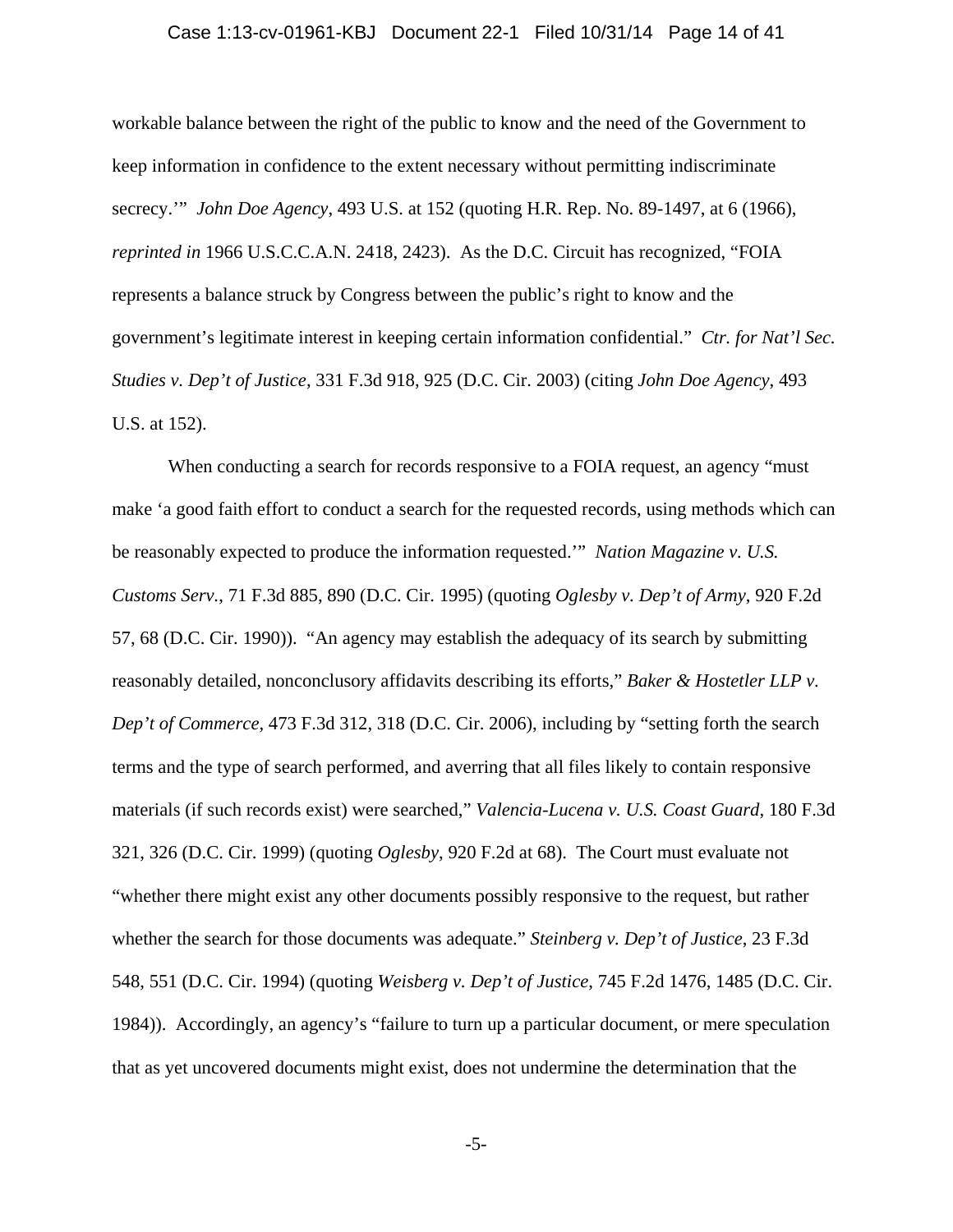#### Case 1:13-cv-01961-KBJ Document 22-1 Filed 10/31/14 Page 15 of 41

agency conducted an adequate search for the requested records." *Wilbur v. CIA*, 355 F.3d 675, 678 (D.C. Cir. 2004) (per curiam). In evaluating the adequacy of a search, courts recognize that "[a]gency affidavits enjoy a presumption of good faith, which will withstand purely speculative claims about the existence and discoverability of other documents." *Ground Saucer Watch v. CIA*, 692 F.2d 770, 771 (D.C. Cir. 1981); *see Baker & Hostetler*, 473 F.3d at 318; *Goland v. CIA*, 607 F.2d 339, 352–53 (D.C. Cir. 1978). Accordingly, a plaintiff bears an "evidentiary burden" to "present evidence rebutting the agency's initial showing of a good faith search." *See Wilson v. DEA*, 414 F. Supp. 2d 5, 12 (D.D.C. 2006) (citing *Maynard v. CIA*, 986 F.2d 547, 560 (1st Cir. 1993); *Weisberg v. Dep't of Justice*, 705 F.2d 1344, 1351-52 (D.C. Cir. 1983)).

FOIA mandates disclosure of agency records unless the requested information falls within one of nine enumerated exemptions. *See* 5 U.S.C. § 552(b). A court only has jurisdiction to compel an agency to disclose "improperly withheld" agency records, *i.e.*, records that do not fall within an exemption. *GTE Sylvania, Inc. v. Consumers Union*, 445 U.S. 375, 384 (1980); *see also* 5 U.S.C. § 552(a)(4)(B) (providing the district court with jurisdiction only "to enjoin the agency from withholding agency records and to order the production of any agency records improperly withheld from the complainant"); *Kissinger v. Reporters Comm. for Freedom of the Press*, 445 U.S. 136, 150 (1980) ("Under 5 U.S.C. § 552(a)(4)(B)[,] federal jurisdiction is dependent upon a showing that an agency has (1) 'improperly' (2) 'withheld' (3) 'agency records.'"). FOIA's statutory exemptions "are intended to have meaningful reach and application," *John Doe Agency*, 493 U.S. at 152.

Most FOIA actions are resolved on summary judgment. *Reliant Energy Power Generation, Inc. v. FERC*, 520 F. Supp. 2d 194, 200 (D.D.C. 2007). The government bears the burden of proving that any withheld information falls within the exemptions it invokes. *See* 5

-6-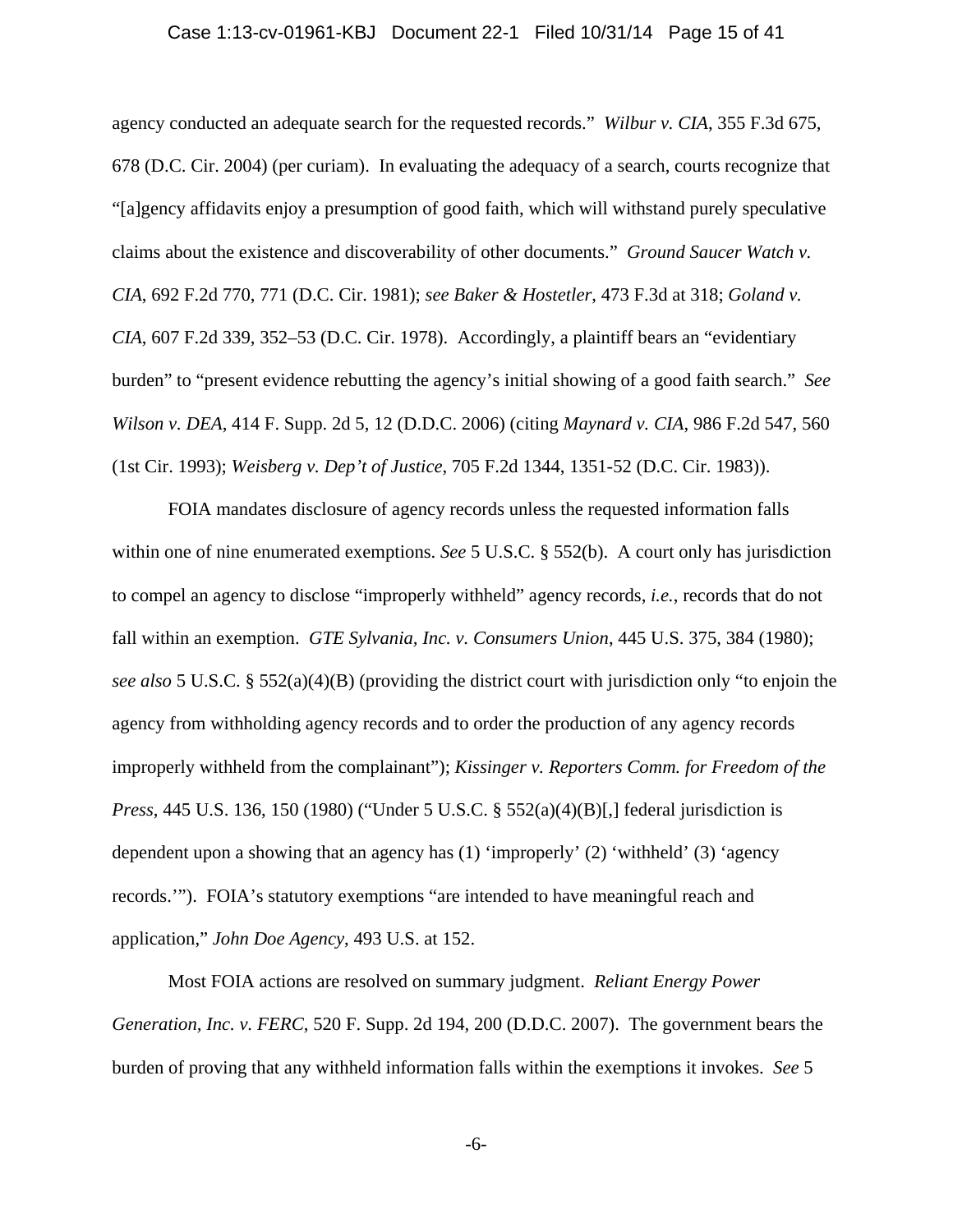U.S.C. § 552(a)(4)(B); *King v. Dep't of Justice*, 830 F.2d 210, 217 (D.C. Cir. 1987). A court may grant summary judgment to the government based entirely on the basis of information set forth in agency affidavits or declarations which "describe the documents and the justifications for nondisclosure with reasonably specific detail, demonstrate that the information withheld logically falls within the claimed exemption, and are not controverted by either contrary evidence in the record nor by evidence of agency bad faith." *Military Audit Project v. Casey*, 656 F.2d 724, 738 (D.C. Cir. 1981).

#### **B. Special Considerations in National Security Cases**

Defendant has invoked Exemption 1 as one basis for withholding certain information and records. Information withheld on the basis of Exemption 1 often, as in this case, "implicat[es] national security, a uniquely executive purview." *Ctr. for Nat'l Sec. Studies v. Dep't of Justice*, 331 F.3d 918, 926–27 (D.C. Cir. 2003). While courts review de novo an agency's withholding of information pursuant to a FOIA request, "de novo review in FOIA cases is not everywhere alike." *Ass'n of Retired R.R. Workers, Inc. v. U.S. R.R. Ret. Bd.*, 830 F.2d 331, 336 (D.C. Cir. 1987). Although de novo review calls for "an objective, independent judicial determination," courts nonetheless defer to an agency's determination in the national security context, acknowledging that "the executive ha[s] unique insights into what adverse [e]ffects might occur as a result of public disclosure of a particular classified record." *Ray v. Turner*, 587 F.2d 1187, 1194 (D.C. Cir. 1978) (citation and internal quotation marks omitted). Courts have specifically recognized the "propriety of deference to the executive in the context of FOIA claims which implicate national security." *Ctr. for Nat'l Sec. Studies*, 331 F.3d at 927 (citing *Zadvydas v. Davis*, 533 U.S. 678, 696 (2001)).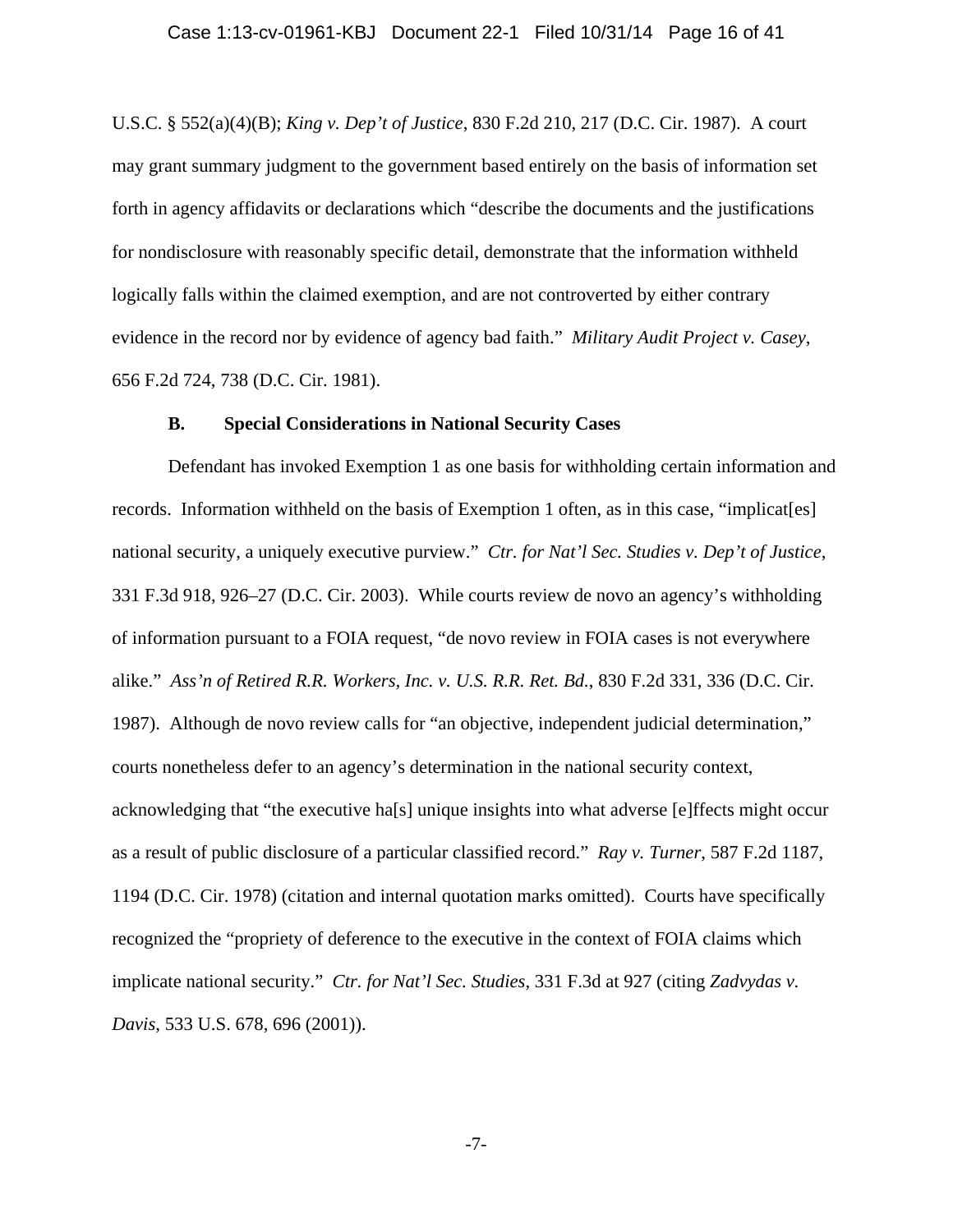Accordingly, courts have "consistently deferred to executive affidavits predicting harm to the national security, and have found it unwise to undertake searching judicial review." *Ctr. for Nat'l Sec. Studies*, 331 F.3d at 927; *see Larson v. Dep't of State*, 565 F.3d 857, 865 (D.C. Cir. 2009) ("Today we reaffirm our deferential posture in FOIA cases regarding the 'uniquely executive purview' of national security."). "[I]n the national security context," therefore, "the reviewing court must give 'substantial weight'" to agency declarations. *ACLU v. Dep't of Justice*, 265 F. Supp. 2d 20, 27 (D.D.C. 2003) (quoting *King*, 830 F.2d at 217); *see Frugone v. CIA*, 169 F.3d 772, 775 (D.C. Cir. 1999) (stating that because "courts have little expertise in either international diplomacy or counterintelligence operations, we are in no position to dismiss the CIA's facially reasonable concerns" about the harm that disclosure could cause to national security); *Fitzgibbon v. CIA*, 911 F.2d 755, 766 (D.C. Cir. 1990) (holding that the district court erred in "perform[ing] its own calculus as to whether or not harm to the national security or to intelligence sources and methods would result from disclosure"). In according such deference, "a reviewing court must take into account . . . that any affidavit or other agency statement of threatened harm to national security will always be speculative to some extent, in the sense that it describes a potential future harm." *Wolf v. CIA*, 473 F.3d 370, 374 (D.C. Cir. 2007) (citation and internal quotation marks omitted).

#### **II. THE GOVERNMENT IS ENTITLED TO SUMMARY JUDGMENT**

Because defendant has complied with its obligations under the FOIA, it is entitled to summary judgment on plaintiff's claims.

# **A. The Government Properly Withheld Classified Information Pursuant to FOIA Exemption 1.**

Exemption 1 protects from disclosure records that are "(A) specifically authorized under criteria established by an Executive order to be kept secret in the interest of national defense or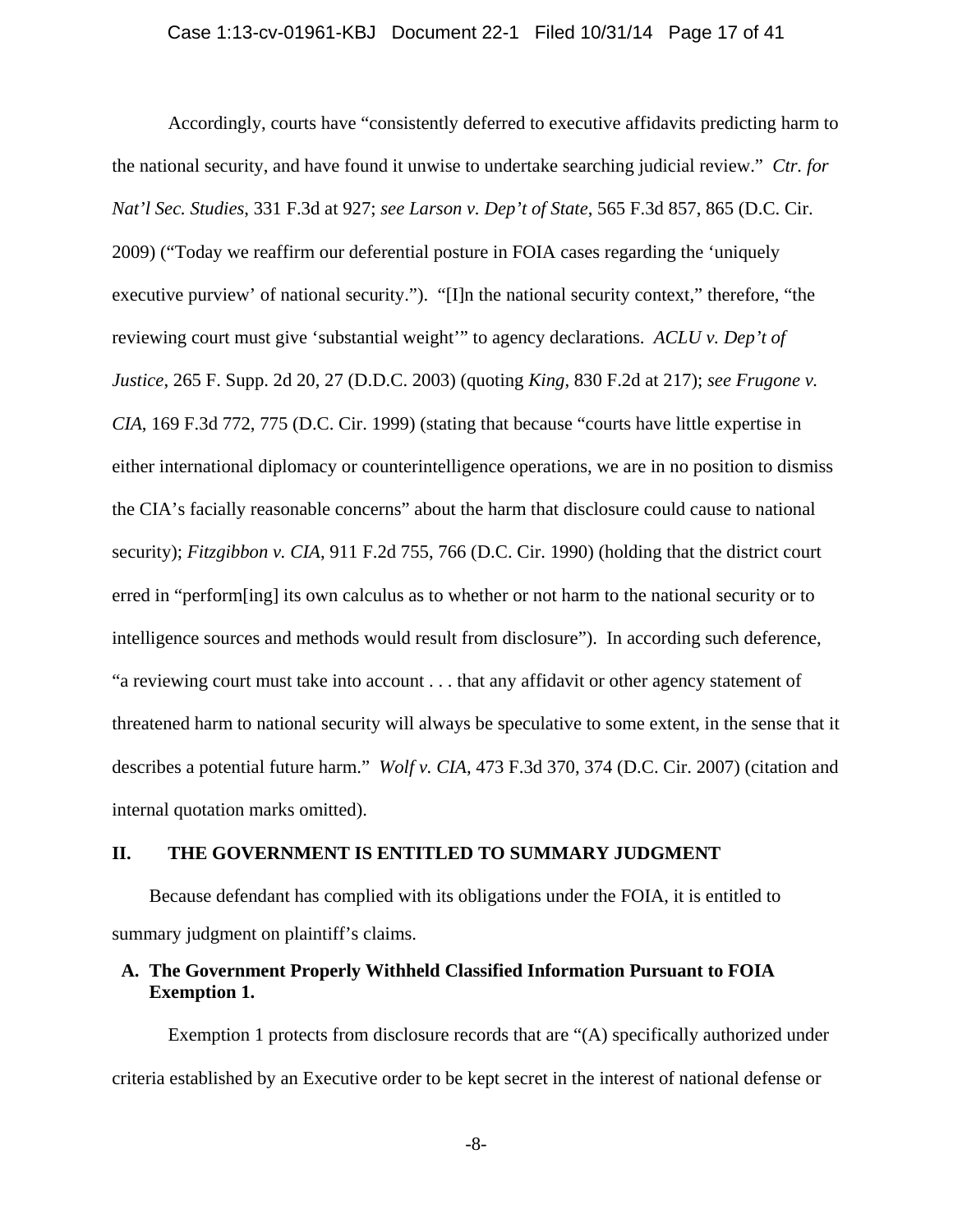# Case 1:13-cv-01961-KBJ Document 22-1 Filed 10/31/14 Page 18 of 41

foreign policy, and (B) are in fact properly classified pursuant to such Executive order." 5 U.S.C. § 552(b)(1). The current Executive Order, E.O. 13,526, governs the classification of national security information.

An agency establishes that it has properly withheld information under Exemption 1 if it demonstrates that it has met the classification requirements of E.O. 13,526. Section 1.1 of the Executive Order sets forth four requirements for the classification of national security information: (1) an original classification authority classifies the information; (2) the U.S. Government owns, produces, or controls the information; (3) the information is within one of eight protected categories listed in section 1.4 of the Order; and (4) the original classification authority determines that the unauthorized disclosure of the information reasonably could be expected to result in a specified level of damage to the national security, and the original classification authority is able to identify or describe the damages. E.O. 13,526  $\S$  1.1(a). As noted, the Court must accord "substantial weight" to agency affidavits concerning classified information, *King*, 830 F.2d at 217, and must defer to the expertise of agencies involved in national security and foreign policy, particularly to those agencies' articulations and predictive judgments of potential harm to national security, *see Larson*, 565 F.3d at 865; *Frugone*, 169 F.3d at 775; *Fitzgibbon*, 911 F.2d at 766. Indeed, "little proof or explanation is required beyond a plausible assertion that information is properly classified." *Morley v. CIA*, 508 F.3d 1108, 1124 (D.C. Cir. 2007).

Defendant, in consultation with the NSA, FBI, and Central Intelligence Agency ("CIA") with respect to certain records, has properly withheld classified information pursuant to FOIA Exemption 1.

-9-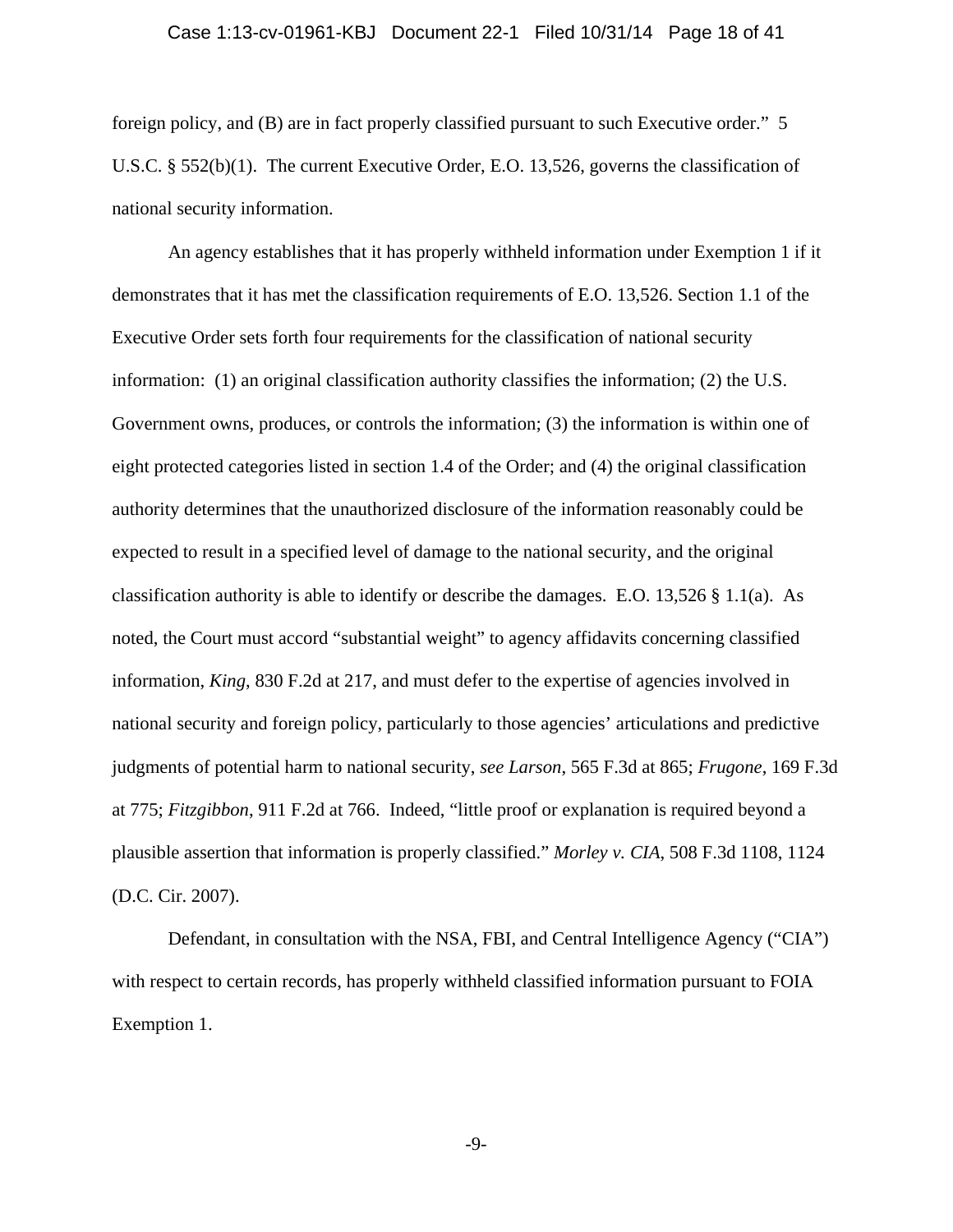## **1. Defendant has Properly Withheld Classified NSA Information Pursuant to Exemption 1.**

The Government has properly withheld several categories of classified information on behalf of the NSA and pursuant to FOIA Exemption 1. *See* Bradley Decl. ¶ 7; Declaration of David J. Sherman ¶¶ 8-14, 20-81, 83-84.

Defendant withheld information relating to the categories of electronic communications metadata collected under FISA PR/TT authority and FISC orders. Sherman Decl. ¶ 20. As David J. Sherman, a senior NSA official and original classification authority, explains, disclosure of such details would reveal the scope of the now-discontinued bulk internet metadata collection program, including the Government's technological collection capabilities, and its successes (or failures) in collecting certain types of metadata. *Id.* ¶ 22. Because the Government is authorized to collect metadata under other authorities and may do so separate from the discontinued bulk program, revealing information about the scope of that discontinued program would allow adversaries of the United States today to take countermeasures and frustrate ongoing, individually targeted U.S. intelligence collection. *Id.* ¶ 23. And as courts have recognized, official confirmation of general information about an intelligence program (such as its existence) does not eliminate the risk to national security of compelling further disclosures of information about the program's details. *E.g.*, *Mohamed v. Jeppesen*, 614 F.3d 1070, 1086, 1090 (9th Cir. 2010) (official acknowledgment of existence of CIA extraordinary rendition program did not preclude details of program remaining state secrets if details' disclosure would risk harm to national security). As Mr. Sherman testifies, release of this information concerning the discontinued metadata collection program could be reasonably expected to cause exceptionally grave damage to national security and it is properly classified TOP SECRET. Sherman Decl. ¶ 22.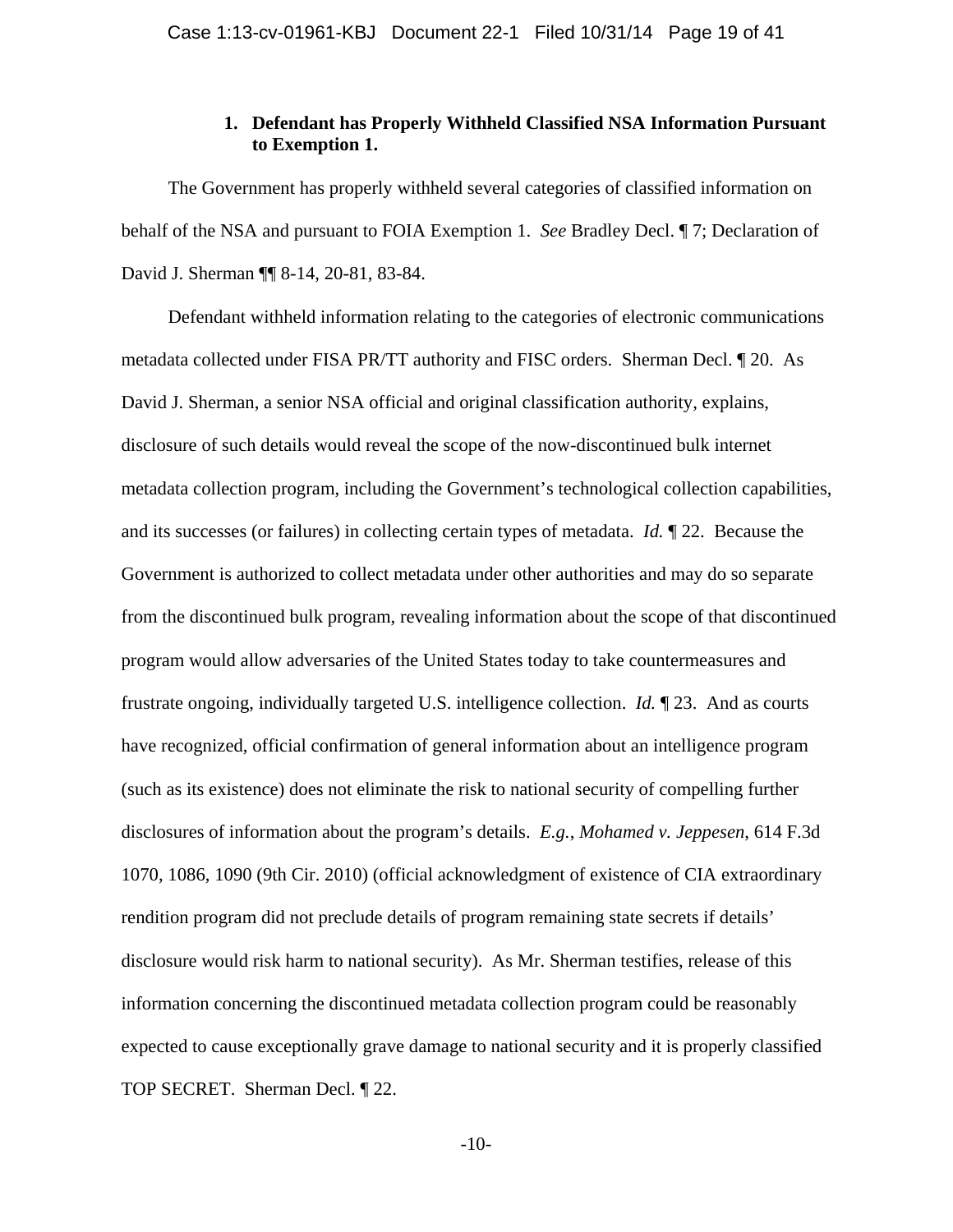#### Case 1:13-cv-01961-KBJ Document 22-1 Filed 10/31/14 Page 20 of 41

Similarly, the Government properly withheld information that would reveal the types of electronic communications from which metadata was acquired in the discontinued bulk collection program. *Id.* ¶ 28. As with information on the categories of metadata discussed above, information concerning the types of electronic communications subject to metadata collection would shed light on the classified scope of the discontinued program and the Government's capabilities. *Id.* ¶ 30. This would also permit adversaries of the United States to "develop countermeasures that could be used to thwart not just email metadata collection, but also other types of communications collection" and result in a "loss of information crucial to the national security and defense of the United States." *Id.* Mr. Sherman has determined release of this information could reasonably be expected to cause exceptionally grave damage to national security, and it is accordingly classified TOP SECRET and exempt from disclosure under FOIA. 5 U.S.C. § 552(b)(1). *Id.* ¶ 29.

The Government has also withheld information relating to the identities of electronic communication service providers that were compelled to participate in the discontinued bulk internet metadata collection program. *Id.* ¶ 35. Confirming (or denying) a relationship between the NSA and any telecommunications or electronic communications service provider would "reveal to foreign adversaries whether or not NSA utilizes particular intelligence sources [the carrier in question] and methods and, thus, would either compromise actual sources and methods or reveal that NSA does not utilize a particular source or method." *Id.* ¶ 37. This, in turn, would allow adversaries of the United States to avoid the Intelligence Community's surveillance. *Id.* ¶¶ 37-39. *Accord Halkin v. Helms*, 598 F.2d 1, 8 (D.C. Cir. 1978) (rejecting argument "that admission or denial of the fact of acquisition of [certain] communications … would not reveal which circuits NSA has targeted" as "naïve"). As Mr. Sherman testifies, he

-11-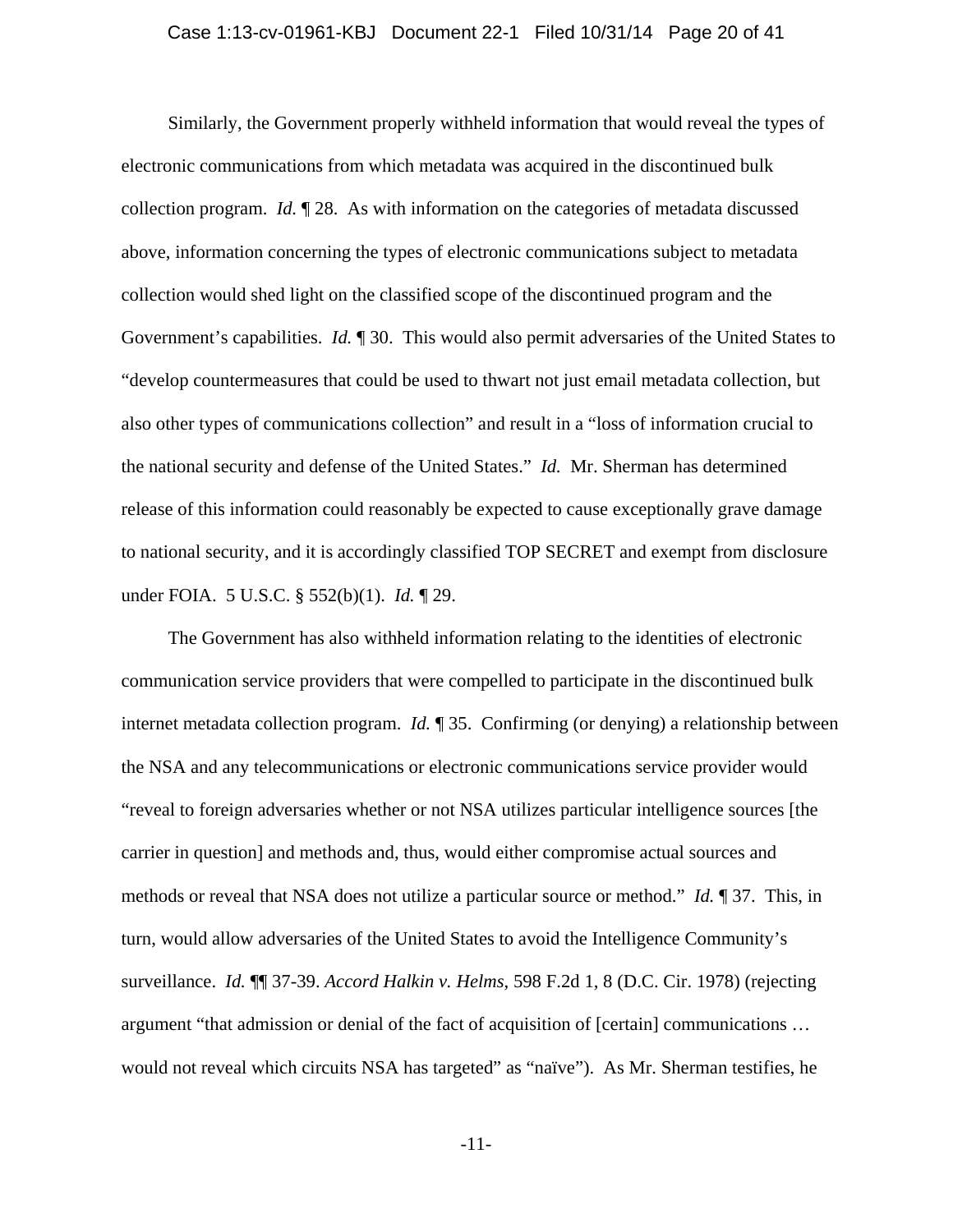# Case 1:13-cv-01961-KBJ Document 22-1 Filed 10/31/14 Page 21 of 41

has determined that revealing such information could reasonably be expected to cause exceptionally grave damage to national security. Sherman Decl. ¶ 36. The information is therefore properly classified TOP SECRET and exempt from disclosure under FOIA. *Id.*; 5 U.S.C. § 552(b)(1).

The Government has also withheld dates and FISC docket numbers of records relating to the discontinued bulk internet metadata collection program. *Id.* ¶ 44. The Government has acknowledged that the program was reauthorized by the FISC approximately every 90 days from its inception until its termination in December 2011, except for a brief period. *Id.* ¶ 45. Revealing the withheld docket numbers and dates would allow adversaries of the United States to "deduce or infer the time period for which the program was not operational, thereby determining which of their communications . . . may have escaped NSA collection and querying." *Id.* This, in turn, would allow terrorists to ascertain, *e.g.*, which communication channels remain "safe." *Id.* ¶ 46. As Mr. Sherman testifies, he has determined that this information is properly classified SECRET and it is therefore exempt from disclosure under FOIA. *Id.* ¶ 47; 5 U.S.C. § 552(b)(1). *Cf. Elec. Frontier Found. v. Dep't of Justice*, --- F. Supp. 2d ----, Civ. No. 12-1441 (ABJ), 2014 WL 3542124, \*6 (D.D.C. July 18, 2014) (approving Exemption 1 withholding of FISC docket numbers in documents concerning Section 702 of FISA).

The Government has also withheld information regarding the specific facilities from which electronic communications metadata was collected. Sherman Decl.  $\P$  48. Although the bulk internet metadata collection program has been discontinued, "revealing which facilities [were] used for collection under that program would provide" adversaries of the United States with "unique insights into NSA's analytic process for identifying worldwide facilities for

-12-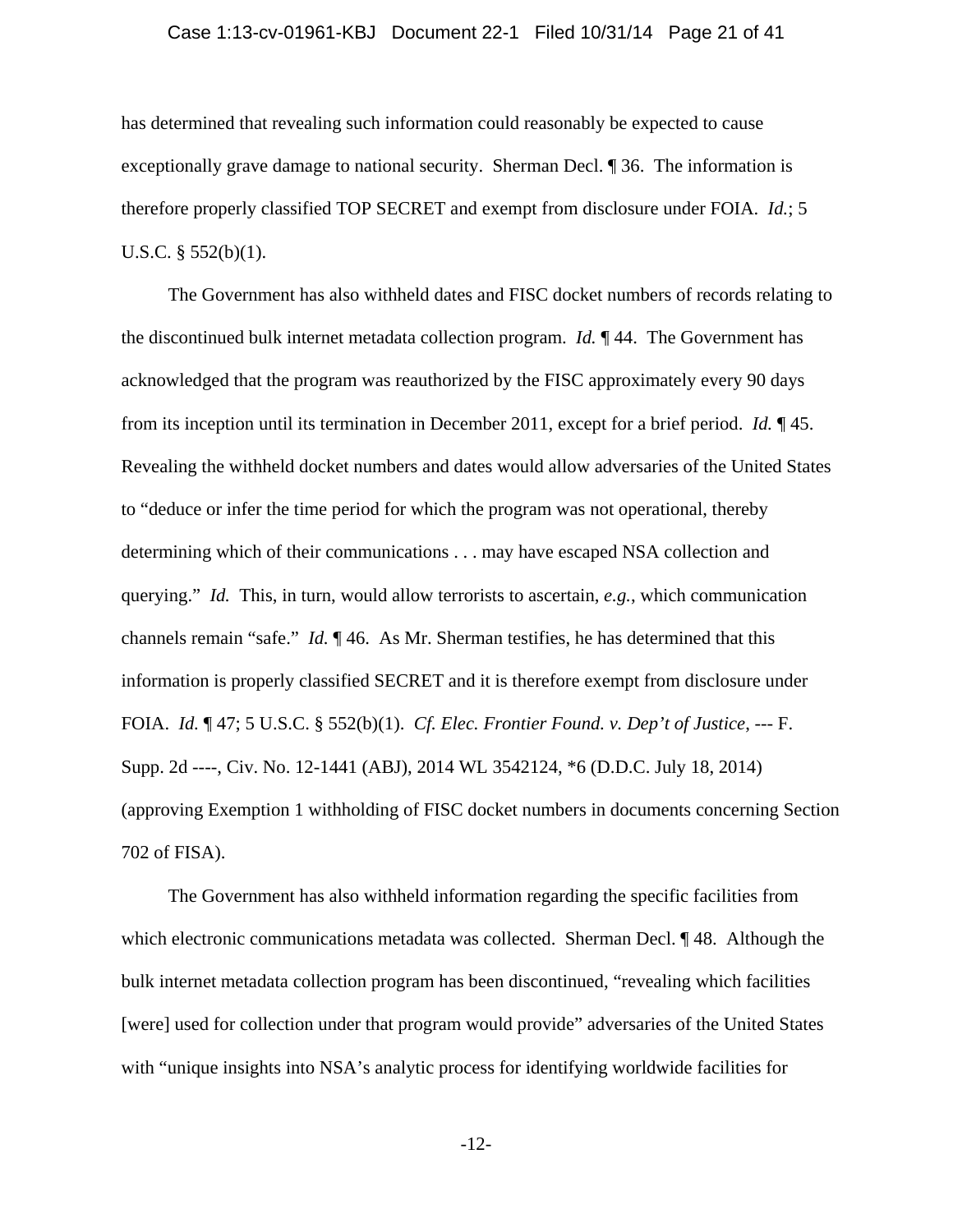collection." *Id.* ¶ 49. Adversaries of the U.S. could apply such insights to develop countermeasures against other forms of surveillance. *Id.* Moreover, such a disclosure would alert targets of surveillance to which records NSA did and did not collect, so that they would know which communications were "safe." *Id.* As Mr. Sherman testifies, he has determined that this information is properly classified TOP SECRET and it is therefore exempt from disclosure under FOIA. *Id.* ¶ 50; 5 U.S.C. § 552(b)(1).

The Government has also withheld the identities of the targets from which communications were collected under the discontinued bulk internet metadata collection program. Sherman Decl. ¶ 51. As Mr. Sherman explains, disclosing specific targets of intelligence collection would identify which entities the Government believes are engaged in terrorism as well as the scope and limits of the discontinued bulk collection program. *Id.* ¶ 53. This, in turn, would allow terrorists to determine which past communications are, or are not, likely to have been captured, and cause those targets to take steps to circumvent future surveillance under other programs. *Id.* As Mr. Sherman testifies, release of surveillance target identities could reasonably be expected to cause exceptionally grave damage to national security. *Id.* ¶ 52. This information is therefore properly classified TOP SECRET, and is exempt from disclosure under FOIA. *Id.*; 5 U.S.C. § 552(b)(1). *See also Wolf v. CIA*, 473 F.3d 370, 376 (D.C. Cir. 2007) (identities of intelligence targets were properly withheld under FOIA Exemption 1).

The Government has also withheld information relating to the methods and techniques by which adversaries of the United States "attempt to conceal their communications to avoid detection and collection, otherwise known as their tradecraft," as well as "information concerning the threats posed by particular adversaries." Sherman Decl. ¶ 58. As Mr. Sherman

-13-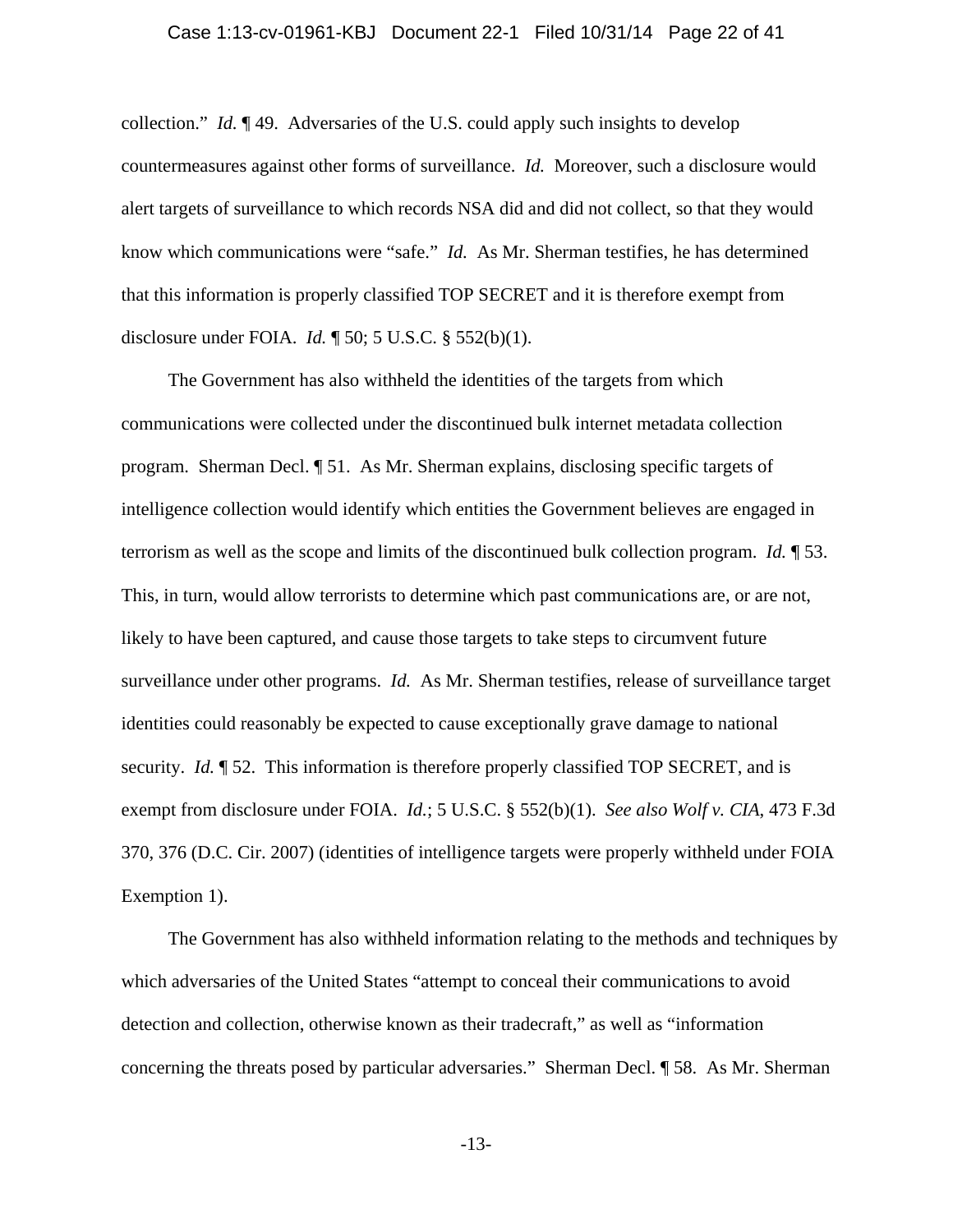#### Case 1:13-cv-01961-KBJ Document 22-1 Filed 10/31/14 Page 23 of 41

explains, disclosure of such information could alert adversaries to the United States' awareness of those adversaries' countermeasures. *Id.* ¶ 60. It could also alert adversaries such as terrorists to the Government's awareness of particular threats to or plots against the nation. *Id.* That is because "adversaries know how they communicate and therefore, upon a disclosure of the government's awareness of specific examples of adversary tradecraft, targets would learn which of their communications may have been vulnerable to collection." *Id.* This information could help adversaries avoid ineffective tradecraft, and employ more effective tradecraft, and thus deny the United States crucial information. *Id.* As Mr. Sherman testifies, he has determined that release of this information could reasonably be expected to cause exceptionally grave damage to national security. *Id.* ¶ 59. This information is therefore properly classified TOP SECRET, and is exempt from disclosure under FOIA. *Id.*; 5 U.S.C. § 552(b)(1).

The Government has also withheld certain operational details of FISA PR/TT collection previously authorized by the FISC, although it has released others. Sherman Decl. ¶¶ 65-66. The withheld information includes, *e.g.*, details about equipment, collection capabilities, analytical techniques, and database names. *Id.* ¶ 65. This information would reveal NSA's technical capabilities to adversaries of the United States and allow them to develop countermeasures, frustrate intelligence collection, and enhance attempts to penetrate NSA networks. *Id.* ¶¶ 67-69. As Mr. Sherman testifies, release of this information could reasonably be expected to cause exceptionally grave damage to national security. *Id.* ¶ 67. This information is therefore properly classified TOP SECRET, and is exempt from disclosure under FOIA. *Id.*; 5 U.S.C. § 552(b)(1).

 The Government has also withheld in full all Secondary Orders of the FISC issued during the discontinued PR/TT internet metadata bulk collection program. *Id.* ¶ 74. As Mr. Sherman

-14-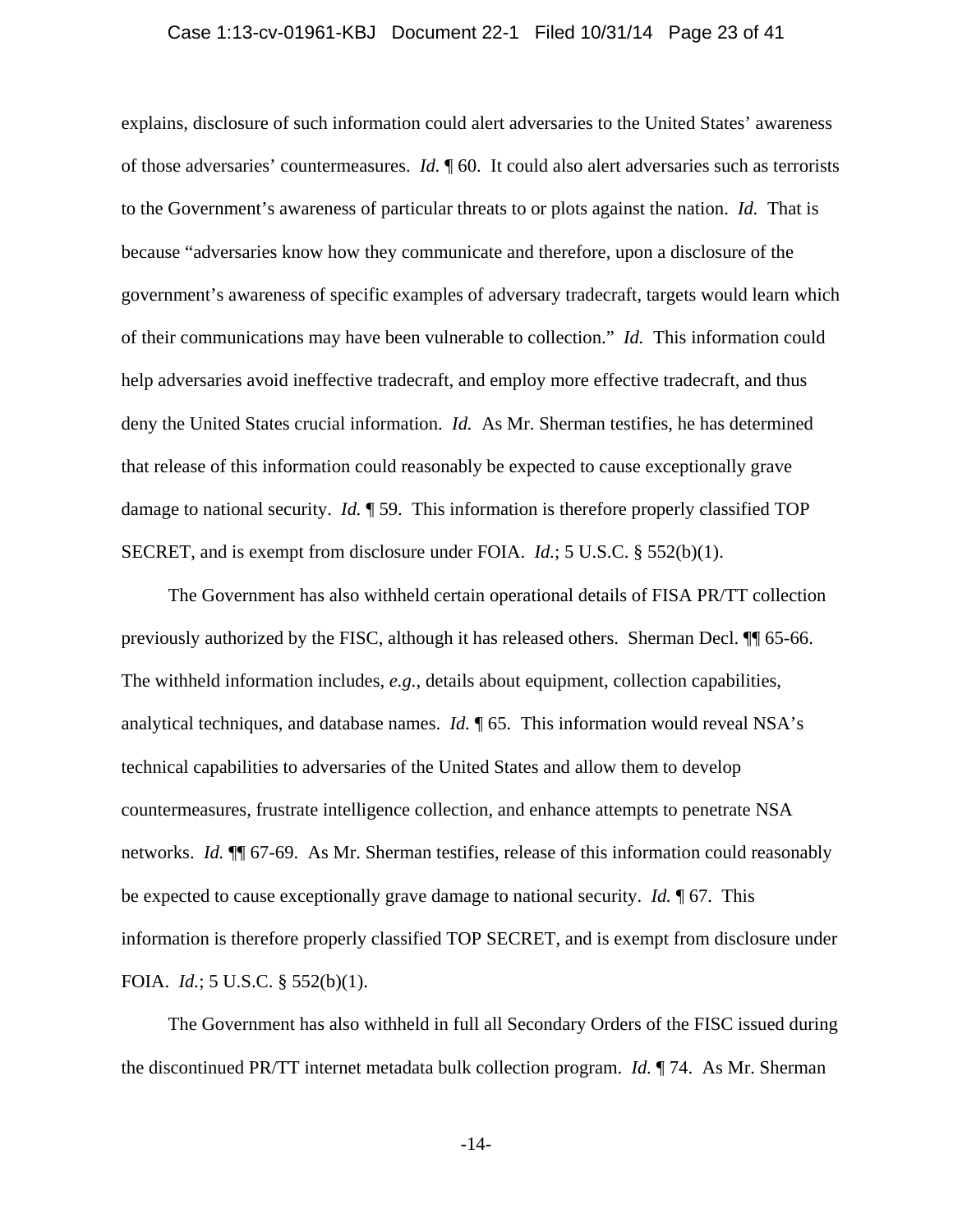#### Case 1:13-cv-01961-KBJ Document 22-1 Filed 10/31/14 Page 24 of 41

explains, revealing these orders (each of which was directed to a specific communications provider being compelled to provide metadata) or revealing even the number of orders could reasonably be expected to allow sophisticated adversaries of the United States to deduce the identities of the providers. *Id.* ¶ 75. Even attempting to redact the names of such providers where they are included in the orders would allow a sophisticated reader to determine the provider's identity "by looking at the length of the redacted[] material, and comparing any redacted Secondary Order with other declassified documents." *Id.* As explained above, revealing which providers participated in the bulk internet metadata collection program could reasonably be expected to cause exceptionally grave damage to the national security. *See id.* ¶¶ 77, 37-39. This information is therefore properly classified TOP SECRET, and is exempt from disclosure under FOIA. *Id.*; 5 U.S.C. § 552(b)(1).

# **2. The Government has Properly Withheld Classified FBI Information Pursuant to FOIA Exemption 1.**

The Government has properly withheld classified information on behalf of the FBI and pursuant to FOIA Exemption 1. *See* Bradley Decl. ¶ 7; Declaration of David M. Hardy ¶¶ 24- 34.

Defendant withheld information describing specific FBI intelligence activities or methods that are still used by the FBI today in gathering intelligence information. *Id.*  $\P$  31<sup>1</sup>-33. As Mr. Hardy explains, release of this information would inform hostile entities of the FBI's intelligence-gathering methods, reveal current, specific targets of FBI investigations, and reveal the criteria used and priorities assigned to FBI national security investigations. *Id.* ¶ 32. The

1

<sup>&</sup>lt;sup>1</sup> Paragraph 31 of Mr. Hardy's declaration contains classified information so it has been redacted from the public version of that declaration filed via the Court's ECF system. The same is true of several classified footnotes in Mr. Hardy's declaration. A full, unredacted, classified copy of the declaration is being lodged with a Department of Justice Classified Information Security Officer for *ex parte* submission to and *in camera* review by the Court.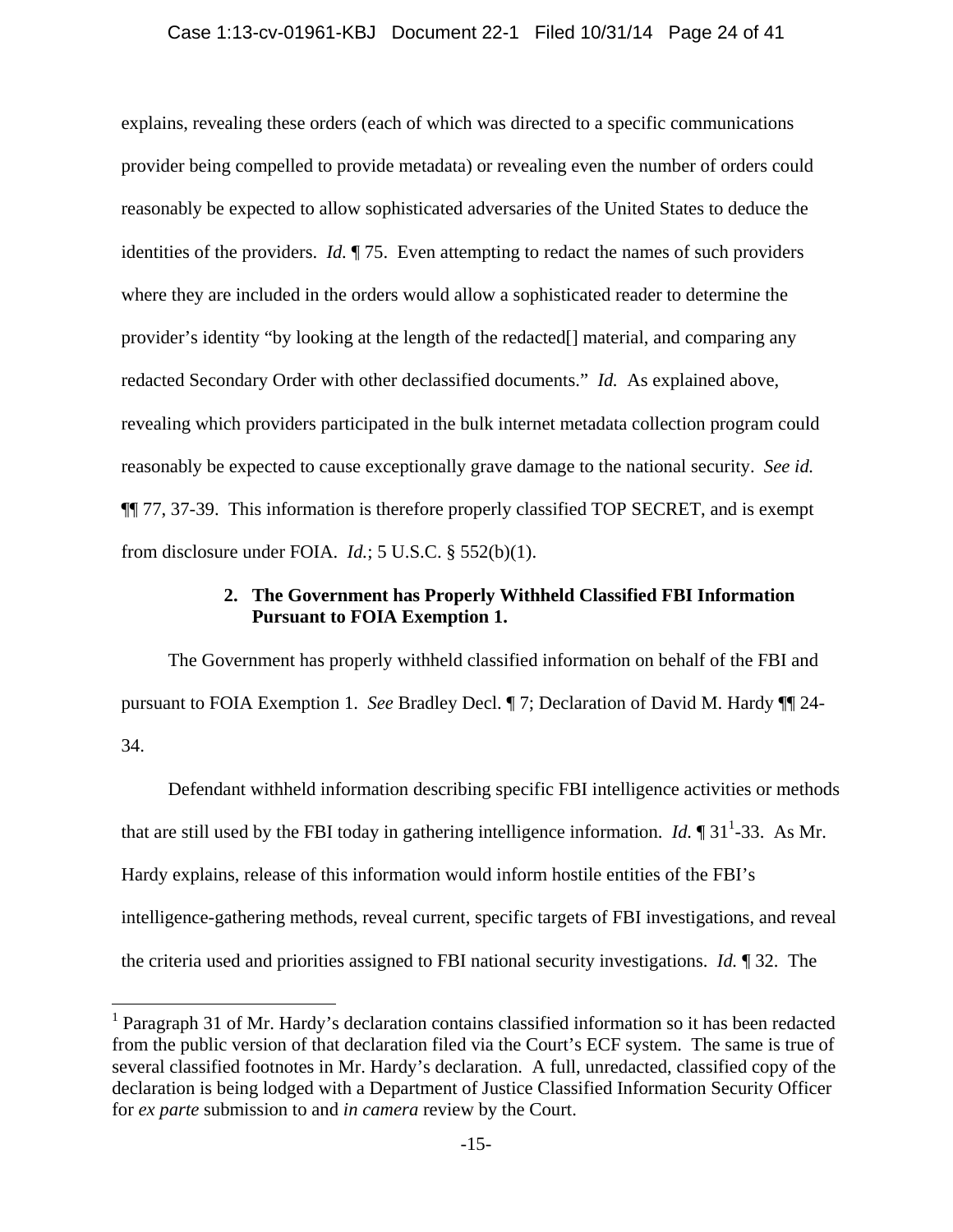documents at issue were originally submitted to the FISC in support of a Government application for an order granting the installation and use of a PR/TT device to be used on particular targets of national security investigations. *Id.* ¶¶ 33-34. Accordingly, the documents contain specific descriptions of a particular FBI intelligence method and activity that, if revealed, would permit hostile entities to thwart the FBI's authorized use of that method. *Id.* As Mr. Hardy, an original classification authority, explains, release of this withheld information could reasonably be expected to "severely disrupt the FBI's intelligence gathering capabilities" and cause serious or exceptionally grave damage to national security. *Id.* ¶ 34. This information is therefore properly classified, and is exempt from disclosure under FOIA. *Id.*; 5 U.S.C.  $\S$  552(b)(1).

# **3. The Government has Properly Withheld Classified Information from the Department of Justice's Semi-Annual Reports to the House and Senate Select Intelligence Committees Pursuant to Exemption 1.**

The Government has properly withheld classified information from twenty-five semiannual reports that the Attorney General has submitted to the House Permanent Select Committee on Intelligence and the Senate Select Committee on Intelligence, as well as the House and Senate Judiciary Committees. Bradley Decl. ¶ 9. The reports discuss, *inter alia*, all PR/TT surveillances conducted under FISA from July 1, 2000 to December 21, 2012. *Id.*

The reports have been released in part, but the withheld portions consist of three types of information. *Id.* ¶ 10. The first is summary descriptions of intelligence targets and investigations, which specifically describe national security investigations and how they are conducted. *Id.* Release of this information could reveal the targets of the investigations, "particularly to sophisticated observers including the targets themselves, because of other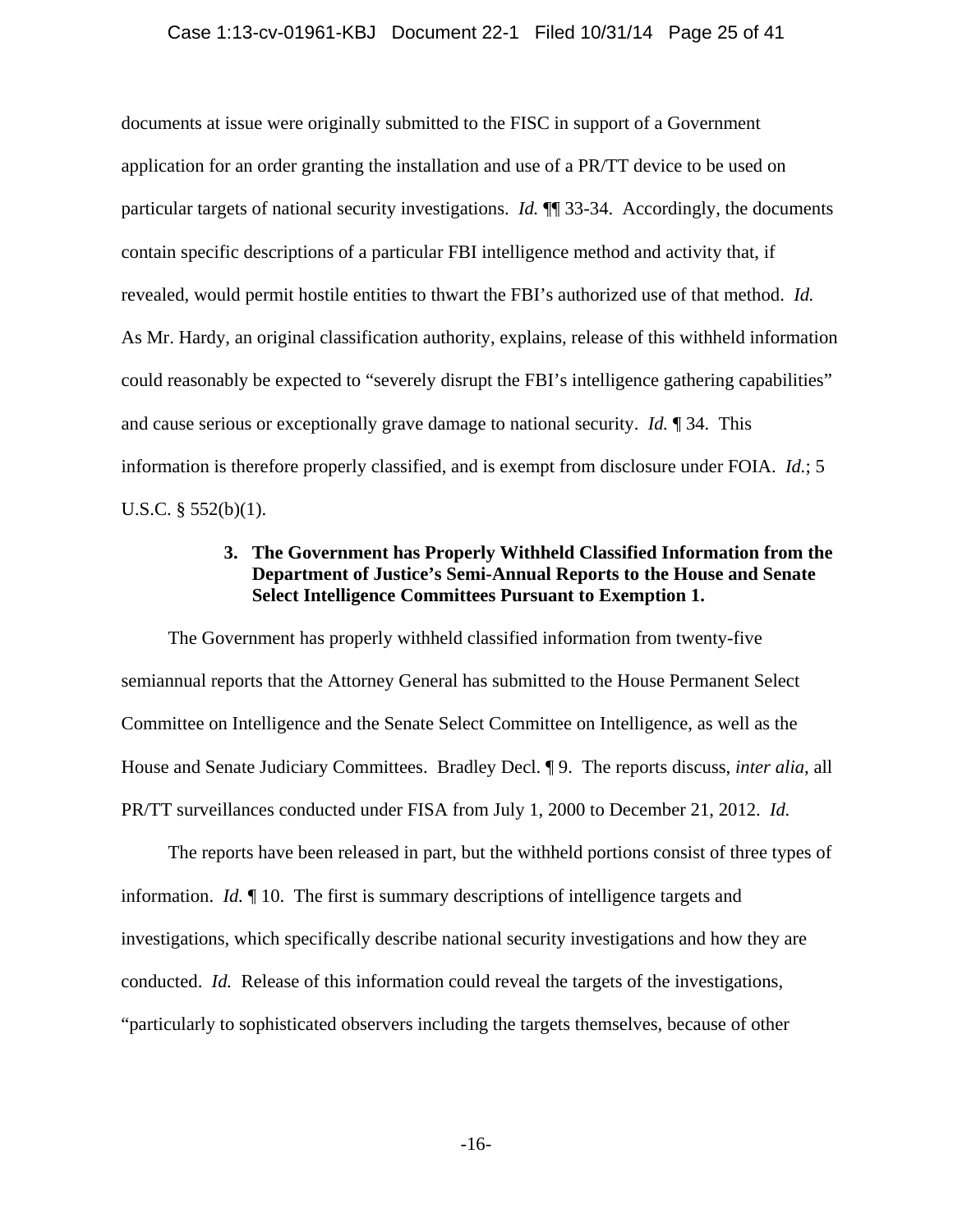details provided." *Id.* It would also reveal the techniques that the United States Intelligence Community employs in national security investigations. *Id.*

The Government has also withheld portions of the reports that contain summary descriptions of compliance incidents, which include details about United States intelligence methods. *Id.* Revealing those details could permit adversaries of the United States to circumvent intelligence collection and evade surveillance by the United States. *Id.*

And third, the Government has withheld information about intelligence sources and methods. *Id.* The reports contain "specific descriptions of the manner and means by which the United States Government conducts foreign intelligence surveillance, and as such, the withheld information describes sensitive intelligence activities, sources, and methods." *Id.*

As Mr. Bradley, an original classification authority (*id.* ¶ 2), explains, disclosure of this information would provide adversaries of the United States and foreign intelligence targets with insight into the Intelligence Community's capabilities, which could permit them to degrade and evade those capabilities. *Id.* ¶ 10. Disclosure could therefore be reasonably expected to cause serious or exceptionally grave damage to national security, and the withheld information is therefore classified and exempt from FOIA disclosure under Exemption 1. *Id.*; 5 U.S.C.  $§ 552(b)(1).$ 

# **4. The Government has Properly Withheld Classified CIA Information Pursuant to Exemption 1.**

The Government has properly withheld classified information on behalf of the CIA and pursuant to FOIA Exemption 1 from a single document, a Declaration of then-Director of Central Intelligence George Tenet, which was released in part. *See* Bradley Decl. ¶ 7; Declaration of Martha M. Lutz ¶¶ 5-15, 19-23.

-17-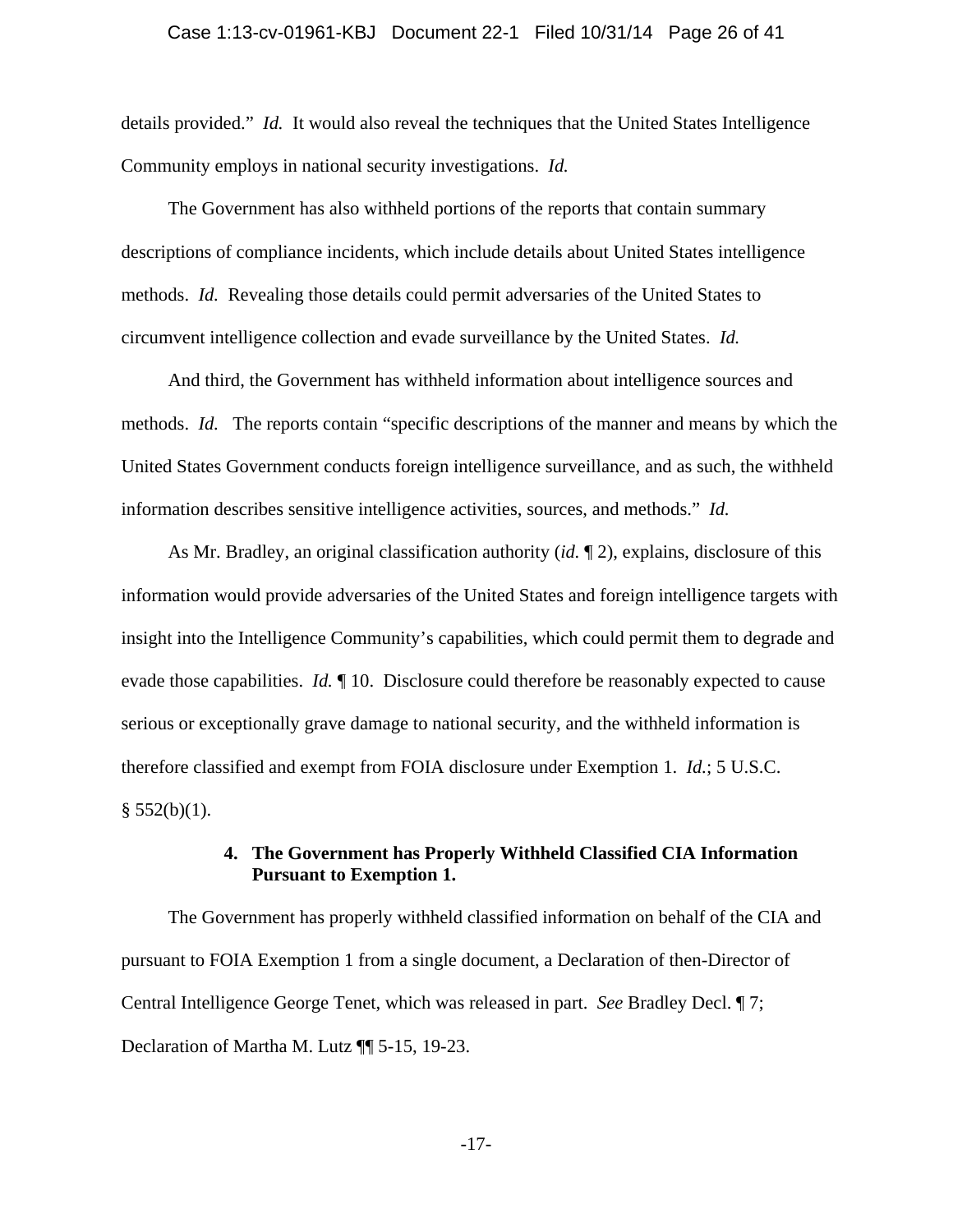#### Case 1:13-cv-01961-KBJ Document 22-1 Filed 10/31/14 Page 27 of 41

As Ms. Lutz explains, disclosure of the information withheld in the Tenet Declaration could be expected to lead to the identification of intelligence sources, methods, and activities of the CIA. *Id.* ¶ 15. The withheld information relates to specific sources, methods, and activities used by the CIA to track and collect information on terrorist threats, and relates to the CIA's methods to corroborate and synthesize collected intelligence. *Id.* ¶ 20. "The Tenet Declaration provides numerous, detailed pieces of intelligence information along with details as to how that information was obtained, processed and analyzed." *Id.* Protection of the CIA's intelligence sources and methods is critical to its ability to provide the President and other United States policymakers with information and fulfill the agency's counterterrorism mission. *Id.* ¶ 21. Revealing the information redacted from the Tenet Decl., however, would allow terrorist groups to "exploit gaps in coverage" of CIA intelligence gathering and "defeat the specific collection efforts of the CIA[.]" *Id.* ¶ 22. *Cf. Fitzgibbon*, 911 F.2d at 766 (holding that the district court erred in "perform[ing] its own calculus as to whether or not harm to the national security or to intelligence sources and methods would result from disclosure").

As Ms. Lutz explains, she is an original classification authority (Lutz Decl. ¶ 2) and has determined that the information withheld from the version of the Tenet Decl. released to Plaintiff is properly classified TOP SECRET because its disclosure could reasonably be expected to result in exceptionally grave damage to national security. Lutz Decl. ¶ 23. This information is therefore exempt from disclosure under FOIA. *Id.*; 5 U.S.C. § 552(b)(1).

Accordingly, for all of the reasons set forth above and in the accompanying declarations, defendant is entitled to summary judgment on all of its Exemption 1 withholdings.

-18-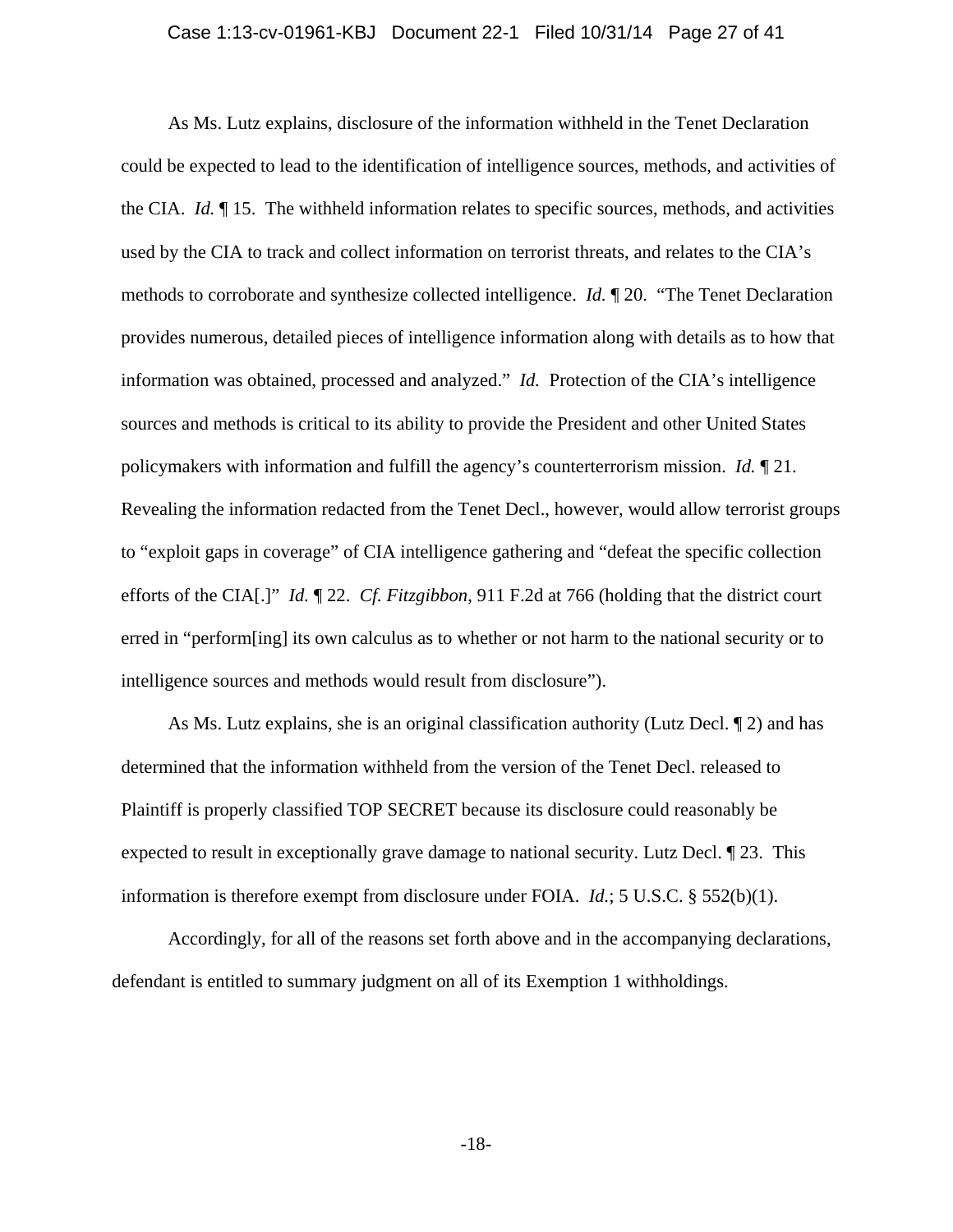# **B. The Government has Properly Withheld Information Pursuant to Multiple Statutes and FOIA Exemption 3.**

The Government also properly withheld information pursuant to various applicable statutes and FOIA Exemption 3. Exemption 3 applies to records that are "specifically exempted from disclosure" by other federal statutes "if that statute – establishes particular criteria for withholding or refers to the particular types of matters to be withheld." 5 U.S.C.  $\S 552(b)(3)$ .<sup>2</sup> In promulgating FOIA, Congress included Exemption 3 to recognize the existence of collateral statutes that limit the disclosure of information held by the government, and to incorporate such statutes within FOIA's exemptions. *See Baldridge v. Shapiro*, 455 U.S. 345, 352-53 (1982); *Essential Info., Inc. v. U.S. Info. Agency*, 134 F.3d 1165, 1166 (D.C. Cir. 1998). Under Exemption 3, "the sole issue for decision is the existence of a relevant statute and the inclusion of withheld material within the statute's coverage." *Fitzgibbon v. CIA*, 911 F.2d 755, 761-62 (D.C. Cir. 1990). The "purpose of Exemption 3 [is] to assure that Congress, not the agency, makes the basic nondisclosure decision." *Ass'n of Retired R.R. Workers v. U.S. R.R. Ret. Bd.*, 830 F.2d 331, 336 (D.C. Cir. 1987).

Here, the Government has invoked Exemption 3 (often on the basis of multiple statutes) to protect the vast majority information of information over which the Government has asserted Exemption 1. As this Circuit has recognized, "agencies may invoke the exemptions independently and courts may uphold agency action under one exemption without considering the applicability of the other." *Larson*, 565 F.3d at 862-63. This Court therefore need not reach

 $2^2$  The relevant section of the FOIA statute setting forth Exemption 3 was amended five years ago to specify that statutes "enacted after the date of enactment of the OPEN FOIA Act of 2009" must specifically cite to the appropriate section of FOIA to qualify as withholding statutes pursuant to Exemption 3. *See* 5 U.S.C. § 552(b)(3)(B) (added by OPEN FOIA Act of 2009, Pub. L. No. 111-83, tit. V, § 564, 123 Stat. 2184 (2009)). Here, the statutes invoked by government were enacted well before the date of that amendment.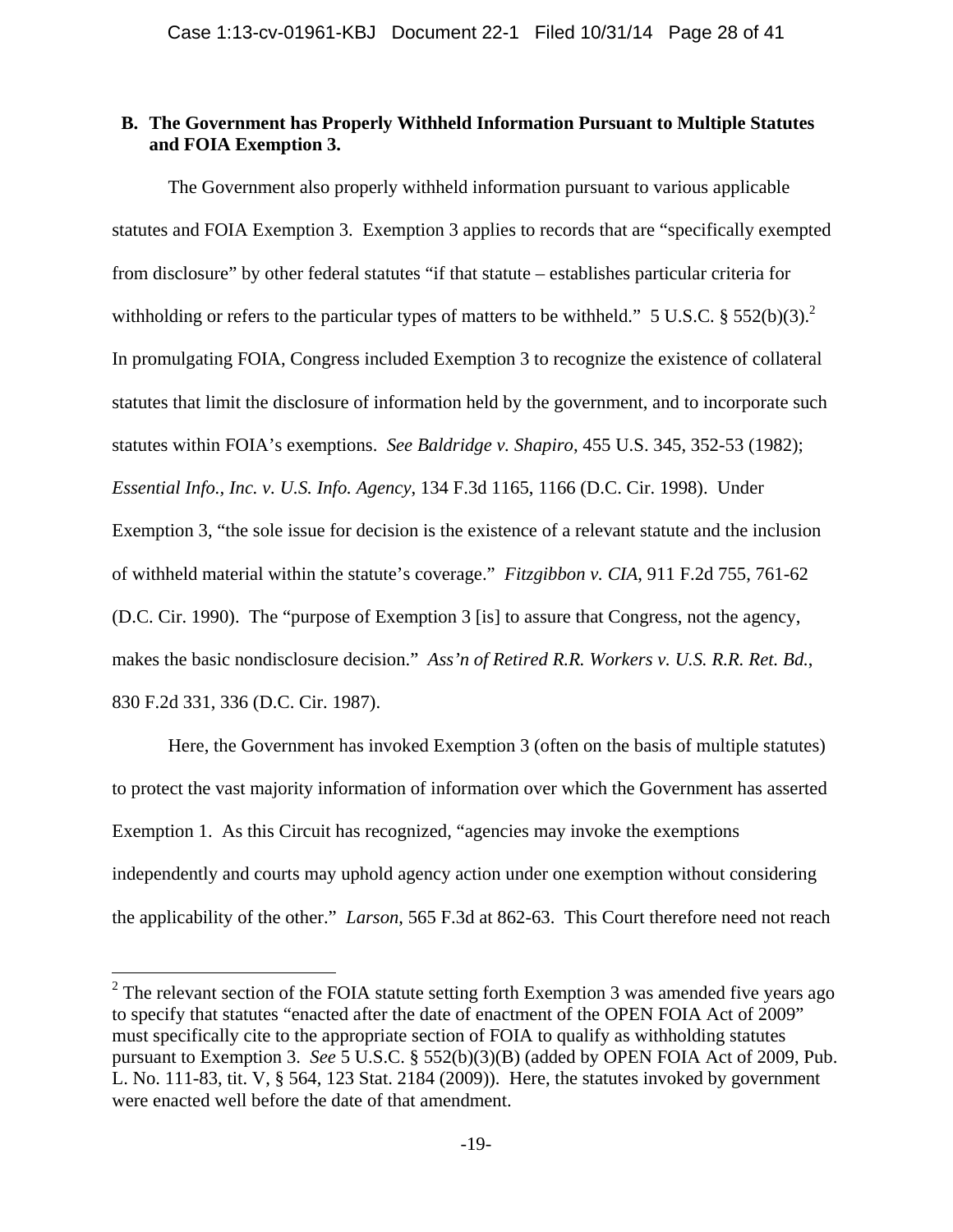#### Case 1:13-cv-01961-KBJ Document 22-1 Filed 10/31/14 Page 29 of 41

the Exemption 3 withholdings if it upholds all of defendant's Exemption 1 withholdings, nor need the Court reach the Exemption 1 withholdings over documents other than 26 semiannual reports to Congress if the Court upholds the Exemption 3 withholdings.

Courts apply a two-pronged inquiry when evaluating an agency's invocation of Exemption 3. *See Sims*, 471 U.S. at 167-68. First, the court must determine whether the statute identified by the agency qualifies as an exempting statute under Exemption 3. Second, the court should consider whether the withheld material falls within the scope of the exempting statute. *See id.* As the D.C. Circuit has recognized, "Exemption 3 presents considerations distinct and apart from the other eight exemptions." *Ass'n of Retired R.R. Workers*, 830 F.2d at 336. "[I]ts applicability depends less on the detailed factual contents of specific documents; the sole issue for decision is the existence of a relevant statute and the inclusion of withheld material within the statute's coverage." *Id.* (quoting *Goland*, 607 F.2d at 350).

# **1. The Government has Properly Withheld Information Protected by the National Security Act and FOIA Exemption 3.**

The NSA, CIA, and FBI also invoke Section 102A(i)(1) of the National Security Act of 1947, as amended, as justification to withhold information pertaining to intelligence sources and methods. *See* Sherman Decl. ¶ 17; Hardy Decl. ¶¶ 36-38; Lutz Decl. ¶¶ 16-18. That provision states that the Director of National Intelligence "shall protect intelligence sources and methods from unauthorized disclosure." 50 U.S.C. § 3024(i)(1).<sup>3</sup> That statute qualifies as a withholding

<sup>&</sup>lt;sup>3</sup> While the text of the statute speaks of the "Director of National Intelligence" – or, prior to 2004, of the Director of Central Intelligence, *see* 50 U.S.C. § 403-3(c)(7) (2001) – the Government has long taken the position that any member of the intelligence community, including the NSA, CIA, and FBI, may assert the National Security Act to protect intelligence sources and methods, and courts have regularly upheld other agencies' assertions of that Act in support of Exemption 3 withholdings. *See, e.g.*, *Larson v. Dep't of State*, 565 F.3d 857, 868–69 (D.C. Cir. 2009) (National Security Agency); *Krikorian v. Dep't of State*, 984 F.2d 461, 465–66 (D.C. Cir. 1993) (Department of State); *Schoenman v. FBI*, 763 F. Supp. 2d 173, 193 n.12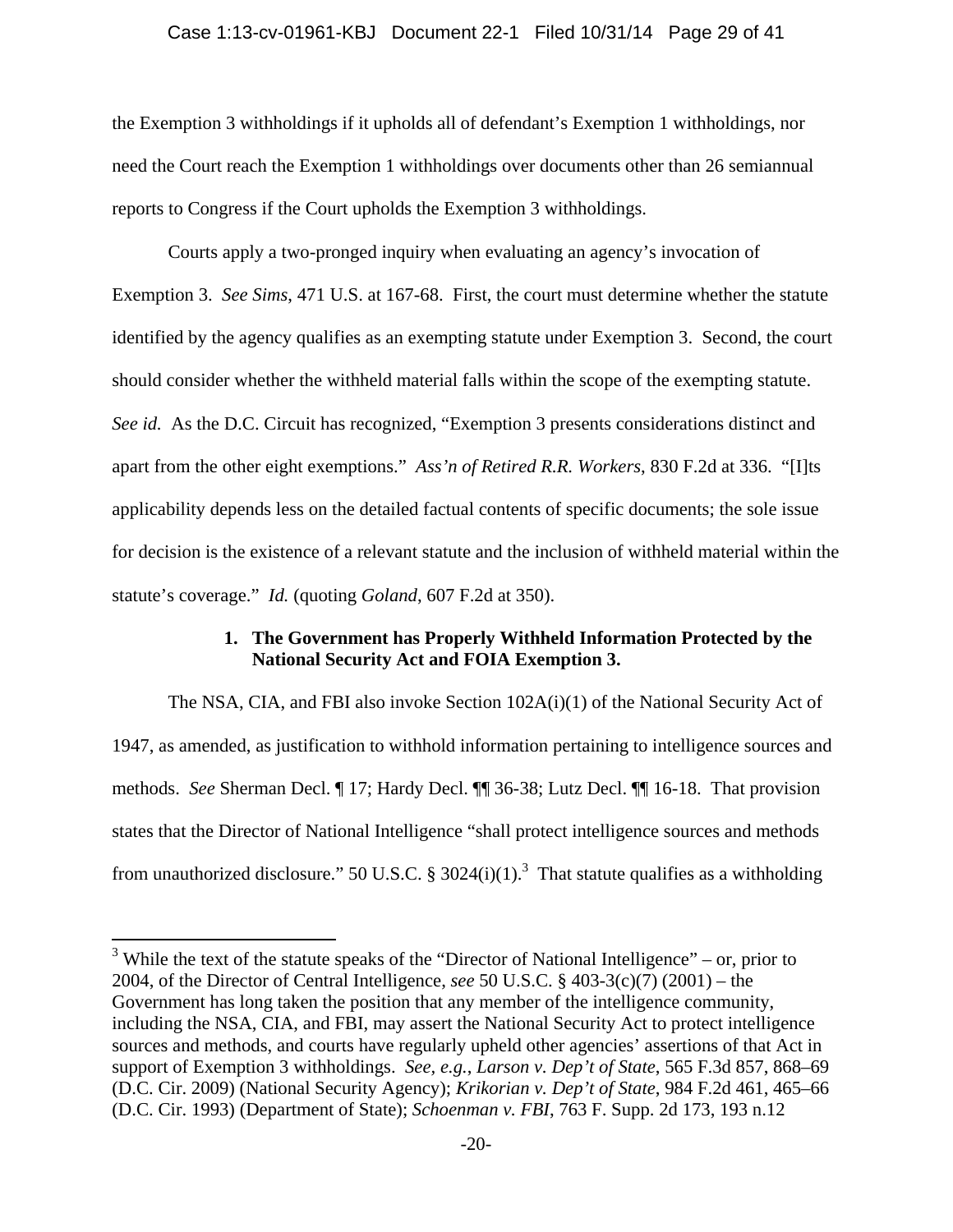statute under FOIA Exemption 3, *see, e.g.*, *ACLU v. Dep't of Defense*, 628 F.3d 612, 619 (D.C. Cir. 2011), and the Supreme Court has recognized the "wide-ranging authority" provided by the National Security Act, entrusting intelligence agencies to "weigh the variety of complex and subtle factors in determining whether disclosure of information may lead to an unacceptable risk of compromising the Agency's intelligence-gathering process." *Sims*, 471 U.S. at 180. Indeed, rather than place any limit on the scope of the National Security Act, "Congress simply and pointedly protected all sources of intelligence that provide, or are engaged to provide, information the Agency needs to perform its statutory duties with respect to foreign intelligence." *Id.* at 169-70. For the same reasons, NSA and FBI must invoke the protective shield of the National Security Act to protect their intelligence sources and methods and those of the broader intelligence community. *See* Sherman Decl. ¶ 17; Hardy Decl. ¶¶ 36-38.

The Government has invoked the National Security Act to protect various intelligence sources and methods. *See* Sherman Decl. ¶¶ 26 (categories of electronic communications metadata collected under discontinued bulk PR/TT program, revealing intelligence sources and methods); 33 (types of electronic communications acquired under discontinued bulk PR/TT program, revealing intelligence sources and methods); 42 (identities of telecommunications providers compelled to provide internet metadata, *i.e.*, intelligence sources); 49 (facilities from which metadata was collected, *i.e.*, intelligence sources); 56 (identities of targets of PR/TT collection, which would allow targets to deduce intelligence sources); 63 (information about adversary tradecraft, which could permit adversaries to deduce intelligence methods); 72 (operational details of discontinued bulk PR/TT collection program, *i.e.*, intelligence methods); 80 (secondary orders, which would reveal the identities of providers compelled to participate in

<sup>(</sup>D.D.C. 2011) (Department of Justice on behalf of FBI).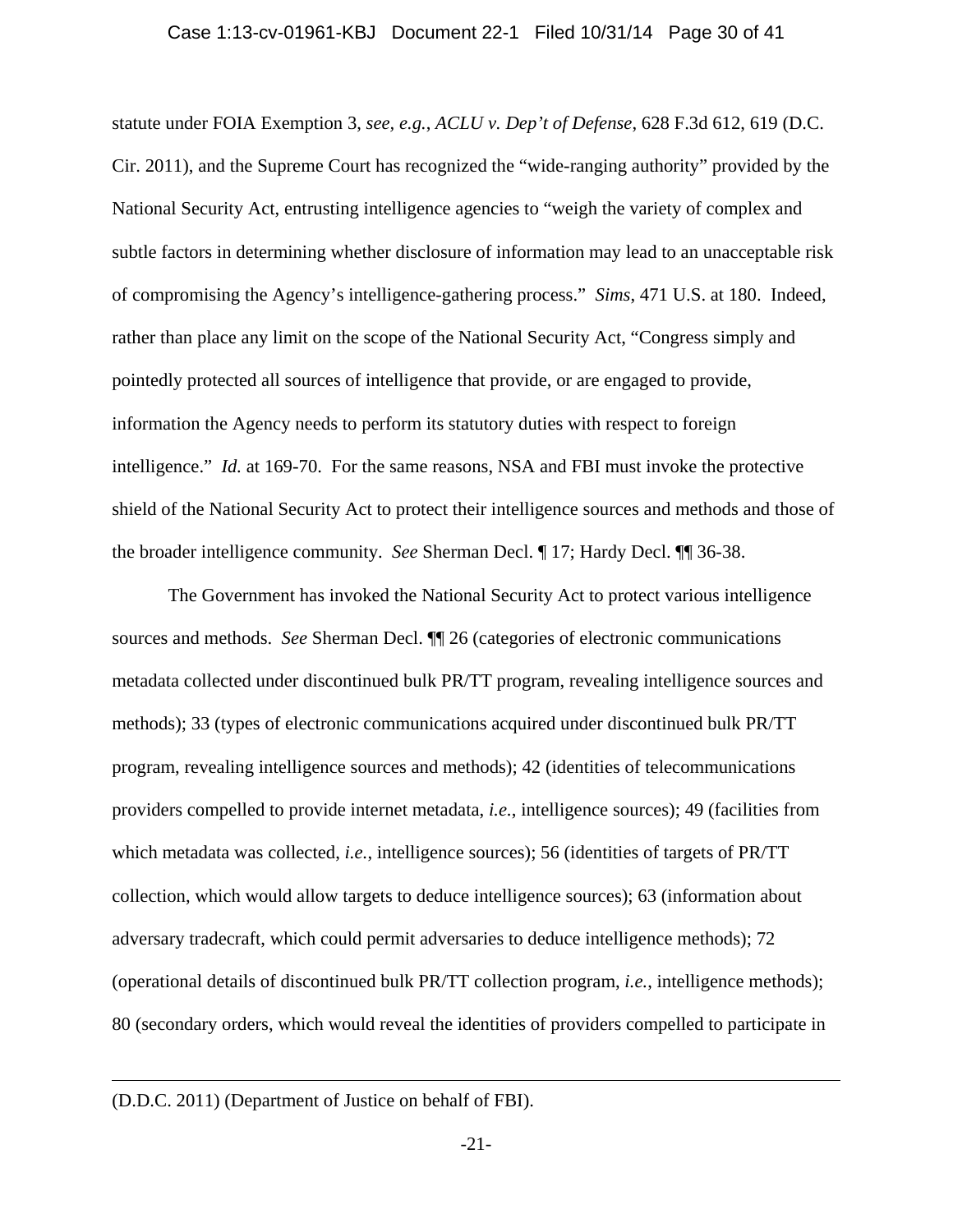# Case 1:13-cv-01961-KBJ Document 22-1 Filed 10/31/14 Page 31 of 41

the discontinued bulk PR/TT collection program, *i.e.*, intelligence sources); Hardy Decl. ¶¶ 31- 33, 35-36 (specific intelligence method); Lutz Decl. ¶¶ 17-20 (specific intelligence sources, methods, and activities of the CIA). All of this information falls squarely within the scope of the National Security Act.

Notably, the mandate to withhold information pursuant to this statute is broader than the authority to withhold information pursuant to FOIA exemption 1 and Executive Order 13,526. *Cf. Gardels v. CIA*, 689 F.2d 1100, 1107 (D.C. Cir. 1982) (noting that the executive order governing classification of documents was "not designed to incorporate into its coverage the CIA's full statutory power to protect all of its 'intelligence sources and methods'"). This is because, unlike section 1.1(a)(4) of E.O. 13,526, the National Security Act does not require the Government to determine that the disclosure of the information would be expected to result in damage to the national security. *Compare* 50 U.S.C. §§ 3024(i)(1), *with* E.O. 13,526 § 1.1(a)(4); *see also Assassination Archives & Research Ctr. v. CIA*, 334 F.3d 55, 58 n.3 (D.C. Cir. 2003) ("Because we conclude that the Agency easily establishes that the records . . . are exempt from disclosure under Exemption 3, we do not consider the applicability of Exemption 1."). Congress has already made that determination by enacting these statutes. *See Hayden v. NSA*, 608 F.2d 1381, 1390 (D.C. Cir. 1979) ("Congress has already, in enacting the statute, decided that disclosure of NSA activities is potentially harmful.").

# **2. The Government has Properly Withheld Information Protected by Section 6 of the NSA Act and FOIA Exemption 3.**

The NSA relies on Section 6 of the National Security Agency Act of 1959, *codified at* 50 U.S.C. § 3605, which provides that "[n]othing in this Act or any other law . . . shall be construed to require the disclosure of the organization or any function of the National Security Agency, or any information with respect to the activities thereof . . . ." As Mr. Sherman explains, all of the

-22-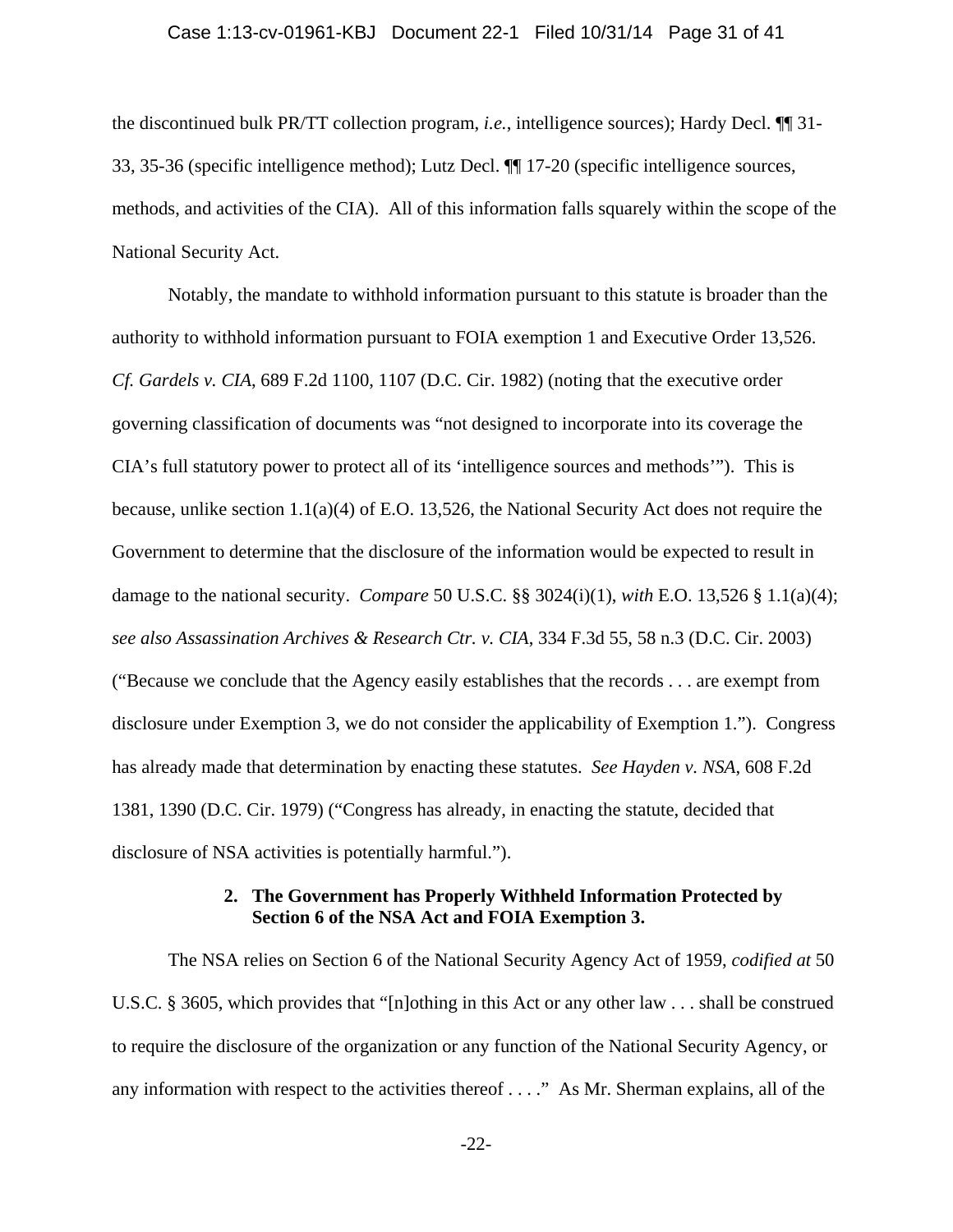### Case 1:13-cv-01961-KBJ Document 22-1 Filed 10/31/14 Page 32 of 41

categories of information withheld on behalf of the NSA are protected by Section 6 of the NSA Act because they all relate to a function (signals intelligence) and activities of the NSA. *See* Sherman Decl. ¶¶ 25 (categories of internet metadata collected, relating to function and activities of the NSA); 32 (types of communications acquired under discontinued bulk PR/TT program); 43 (identities of providers compelled to participate in discontinued bulk PR/TT program); 47 (dates and FISC docket numbers associated with discontinued bulk PR/TT collection program); 50 (facilities from which electronic metadata was collected); 55 (identities of targets of intelligence collection); 62 (adversary tradecraft); 71 (operational details of communications intelligence collection activities); 79 (FISC secondary orders authorizing NSA communications intelligence activities).

All of this information plainly involves "any function of the [NSA], or . . . information with respect to the activities thereof." 50 U.S.C. § 3605. That is sufficient to invoke Exemption 3: "The protection afforded by section 6 is, by its very terms, absolute. If a document is covered by section 6, NSA is entitled to withhold it regardless of the requesting party's needs." *Linder v. NSA*, 94 F.3d 693, 698 (D.C. Cir. 1996); *see id.* at 696 ("A specific showing of potential harm to national security is irrelevant to the language of [section 6]. Congress has already decided that disclosure of NSA activities is potentially harmful.") (citation, alterations omitted); *Hayden v. NSA*, 608 F.2d 1381, 1390 (D.C. Cir. 1979).

# **3. The Government has Properly Withheld Information Protected by Section 6 of the CIA Act and FOIA Exemption 3.**

The withheld portions of one document, the Declaration of former Director of Central Intelligence George Tenet (submitted to the FISC and later provided to Congress), are also protected by Section 6 of the CIA Act of 1949 which provides that "CIA shall be exempt from the "provisions of any other law which require the publication or disclosure of the organization,

-23-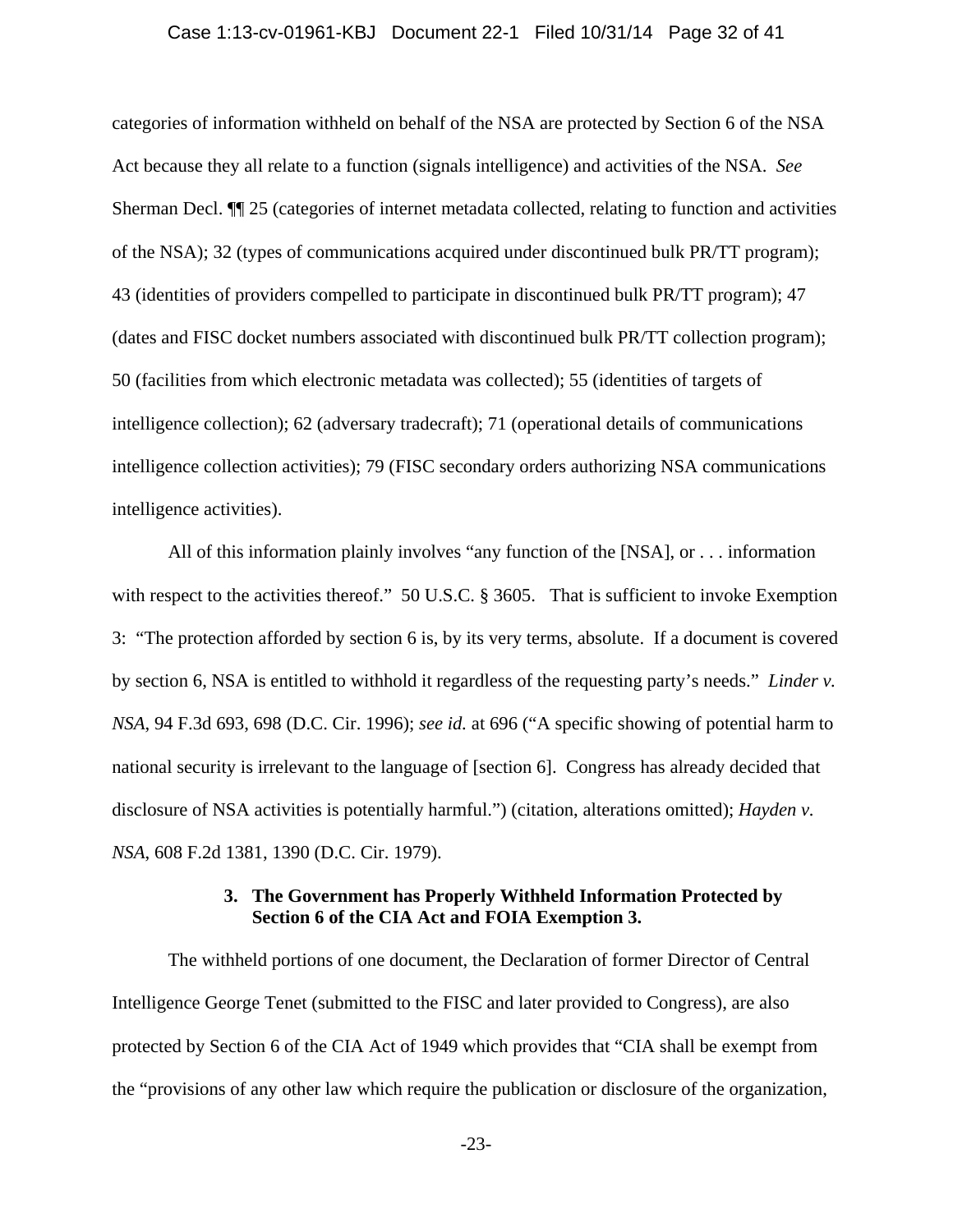#### Case 1:13-cv-01961-KBJ Document 22-1 Filed 10/31/14 Page 33 of 41

functions, names, official titles, salaries, or numbers of personnel employed by the Agency." 50 U.S.C. § 3507. *See* Lutz Decl. ¶ 18. It is "well established" that the CIA Act is "precisely the type of statute[] comprehended by exemption 3." *Subh v. CIA*, 760 F. Supp. 2d 66, 70 (D.D.C. 2011); *see Valfells v. CIA*, 717 F. Supp. 2d 110, 116 (D.D.C. 2010) (CIA Act is an Exemption 3 statute).

As Ms. Lutz explains, the withheld portions of the Tenet Decl. contain information about CIA's core functions, and in particular specific intelligence sources, methods, and activities used by the CIA to protect the United States against terrorist threats. *Id.* ¶¶ 18, 20. This information is protected by Section 6 of the CIA Act and Exemption 3. *E.g.*, *Inst. for Policy Studies v. CIA*, 885 F. Supp. 2d 120, 147 (D.D.C. 2012) (affirming CIA's Exemption 3 withholding pursuant to the CIA Act of information relating to intelligence sources and methods).

## **4. The Government has Properly Withheld Information Protected by 18 U.S.C. § 798 and FOIA Exemption 3.**

NSA also invokes 18 U.S.C. § 798 as an Exemption 3 statute here. Sherman Decl. ¶ 18. That criminal statute prohibits a person from knowingly and willfully disclosing to an unauthorized person "any classified information . . . concerning the communication intelligence activities of the United States . . . or . . . obtained by the processes of communication intelligence from the communications of any foreign government, knowing the same to have been obtained by such processes." 18 U.S.C. § 798(a)(3), (4). Section 798 is an Exemption 3 statute. *Larson*, 565 F.3d at 868. As Mr. Sherman explains, release of much of the withheld information would reveal, *inter alia*, classified information "concerning the communications intelligence activities of the United States." Sherman Decl. ¶¶ 27 (categories of metadata collected); 34 (types of electronic communications acquired); 43 (identities of providers from whom communications intelligence was or is collected); 57 (identities of targets of communications intelligence

-24-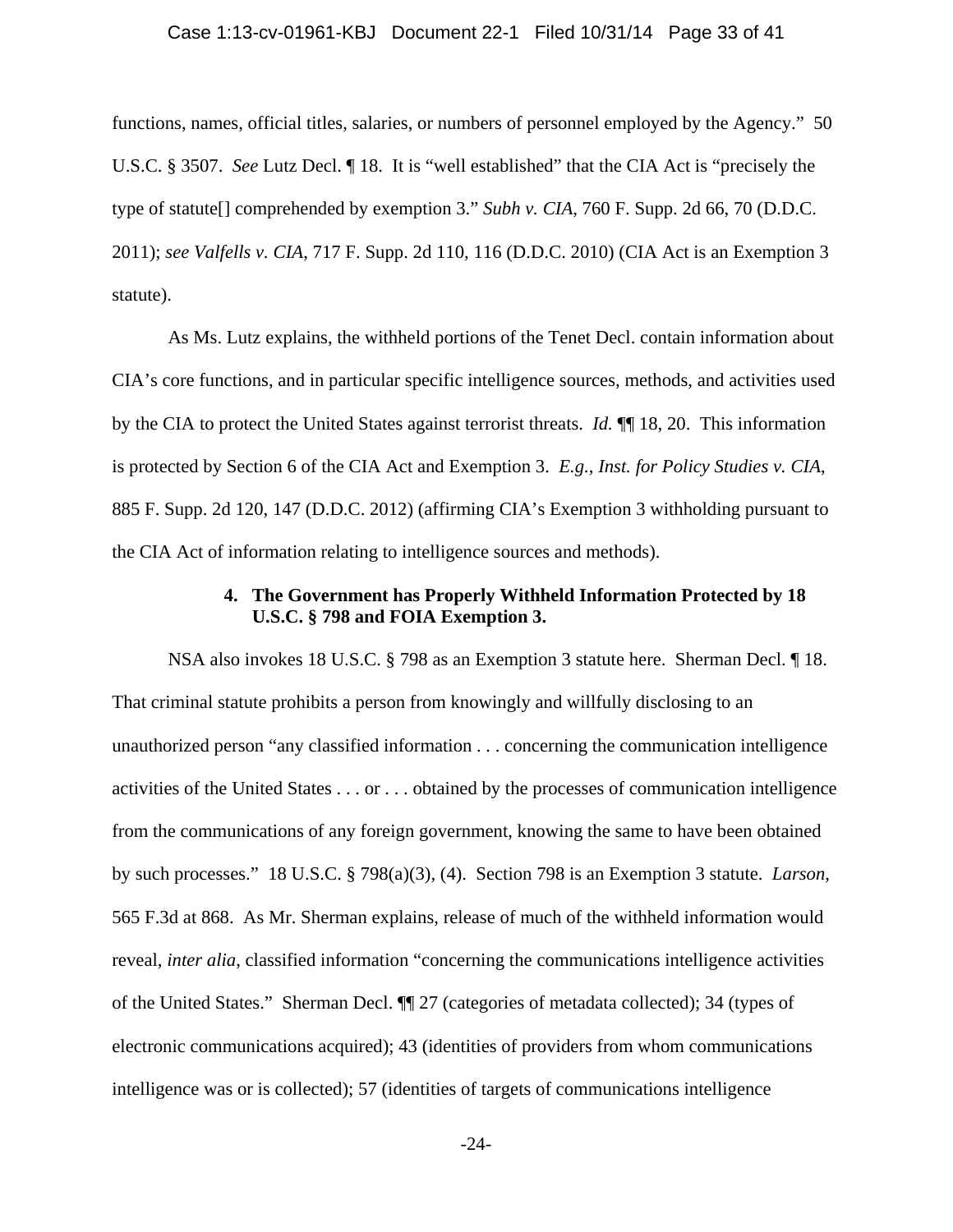activities); 64 (information about adversary tradecraft, which would reveal "the procedures and methods that the NSA uses to intercept communications" intelligence); 73 (operational details of communications intelligence collection under discontinued bulk PR/TT program); 81 (FISC secondary orders, which would reveal the scope of communications intelligence collection program and methods by which NSA intercepts communications intelligence).

Accordingly, for all of the reasons set forth above and in the accompanying declarations, defendant is entitled to summary judgment on all of its Exemption 3 withholdings.

# **C. The Government has Properly Withheld Information Concerning Law Enforcement Techniques and Procedures Pursuant to FOIA Exemption 7(E).**

Exemption 7(E) protects from disclosure information compiled for law enforcement purposes where release of the information "would disclose techniques and procedures for law enforcement investigations or prosecutions," without a requirement that the government establish such disclosure would cause harm, or where it would "disclose guidelines for law enforcement investigations or prosecutions if such disclosure could reasonably be expected to risk circumvention of the law." $4\,$  5 U.S.C. § 552(b)(7)(E).

Congress intended that Exemption 7(E) protect from disclosure techniques and procedures used to prevent and protect against crimes as well as techniques and procedures used to investigate crimes after they have been committed. *See, e.g., PHE, Inc. v. Dep't of Justice*, 983 F.2d 248, 250-51 (D.C. Cir. 1993) (holding that portions of FBI manual describing patterns of violations, investigative techniques, and sources of information available to investigators were protected by Exemption 7(E)). *See also Milner v. Dep't of Navy*, --- U.S. ----, 131 S. Ct. 1259,

<sup>&</sup>lt;sup>4</sup> "To clear that relatively low bar, an agency must demonstrate only that release of a document might increase the risk 'that a law will be violated or that past violators will escape legal consequences.'" *Pub. Emps. for Envtl. Responsibility v. U.S. Section, Int'l Boundary & Water Com'n*, 740 F.3d 195, 204-205 (D.C. Cir. 2014), *quoting Mayer Brown LLP v. IRS*, 562 F.3d 1190, 1193 (D.C. Cir. 2009), *& citing Blackwell v. FBI*, 646 F.3d 37, 42 (D.C. Cir. 2011).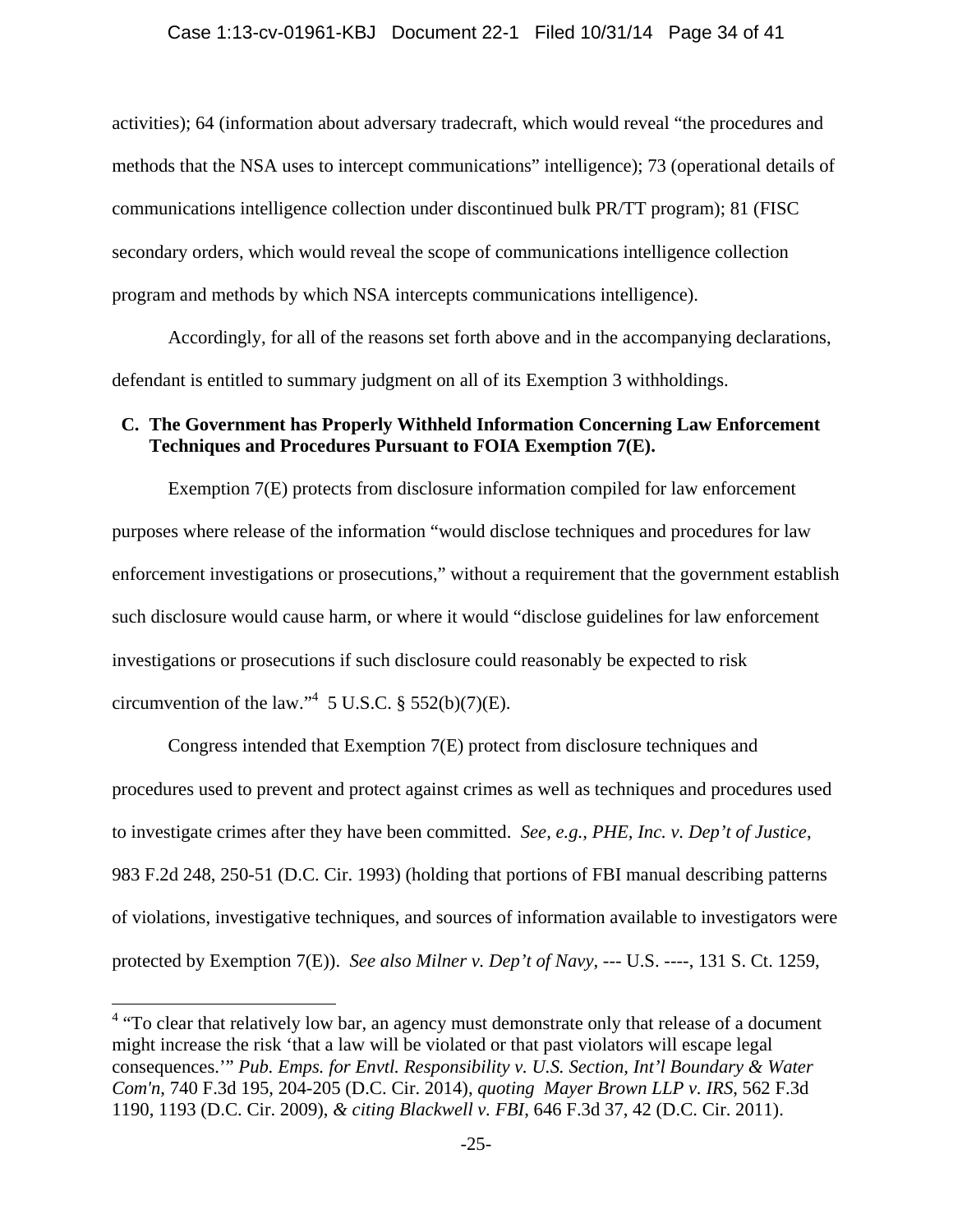#### Case 1:13-cv-01961-KBJ Document 22-1 Filed 10/31/14 Page 35 of 41

1272-73 (2011) (Alito, J., concurring) (stating that "Particularly in recent years, terrorism prevention and national security measures have been recognized as vital to effective law enforcement efforts in our Nation[;]" also stating that "'law enforcement purposes'" under FOIA Exemption 7 "involve more than just investigation and prosecution," and that "security measures are critical to effective law enforcement as we know it."). Law enforcement "techniques or procedures" are categorically protection from disclosure; the government need not show that harm would result from disclosure to invoke Exemption 7(E). *See Keys v. Dep't of Homeland Sec.*, 510 F. Supp. 2d 121, 129 (D.D.C. 2007); *Judicial Watch, Inc. v. Dep't of Commerce*, 337 F. Supp. 2d 146, 181 (D.D.C. 2004); *Smith v. ATF*, 977 F. Supp. 496, 501 (D.D.C. 1997).

 "In assessing whether records are compiled for law enforcement purposes, . . . the focus is on how and under what circumstances the requested files were compiled, and 'whether the files sought relate to anything that can fairly be characterized as an enforcement proceeding."' *Jefferson v. Dep't of Justice*, 284 F.3d 172, 176-77 (D.C. Cir. 2002) (citations omitted). The range of law enforcement purposes falling within the scope of Exemption 7 includes government national security and counterterrorism activities. *See, e.g., Ctr. for Nat'l Sec. Studies v. Dep't of Justice*, 331 F.3d 918, 926 (D.C. Cir. 2003); *Kidder v. FBI*, 517 F. Supp. 2d 17, 27 (D.D.C. 2007). *Accord Milner*, 131 S. Ct. at 1272 (law enforcement purposes within the meaning of Exemption 7 include national security measures). Furthermore, the D.C. Circuit accords special deference to law enforcement agencies like the FBI when they identify material as having been compiled for law enforcement purposes under Exemption 7. *See Campbell v. Dep't of Justice*, 164 F.3d 20, 32 (D.C. Cir. 1998).

Plaintiff requested only information related to FISA PR/TTs, a tool used by the FBI (a component of defendant which is indisputably a law enforcement agency) to obtain information

-26-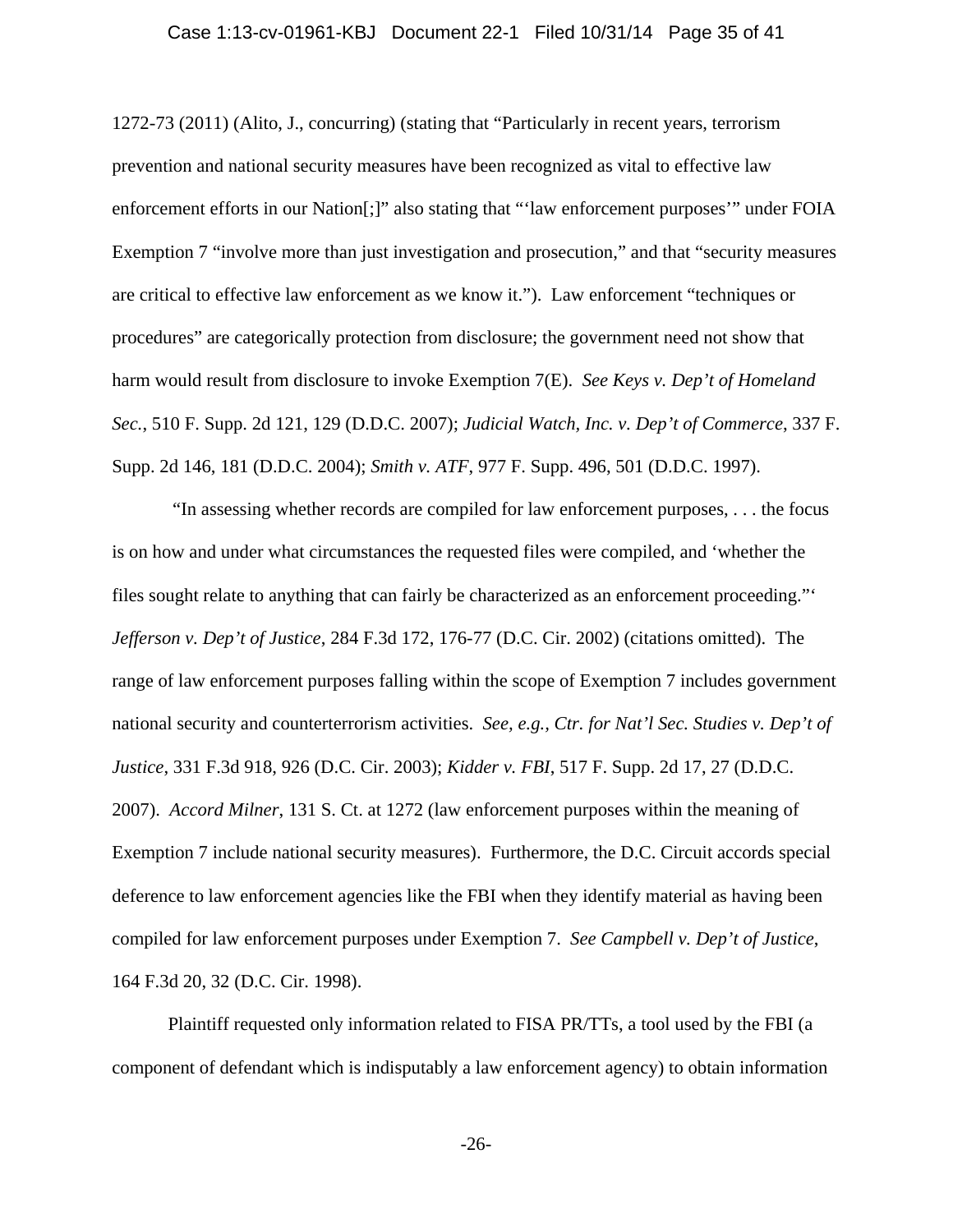### Case 1:13-cv-01961-KBJ Document 22-1 Filed 10/31/14 Page 36 of 41

pursuant to a court order and as part of authorized national security investigations. The withheld portions of the records plainly meet the threshold requirements for Exemption 7(E) protection. *See* Hardy Decl. ¶¶ 40-51. As explained below, the Government has properly asserted 5 U.S.C. § 552(b)(7)(E) over exempt law enforcement information.

First, the Government has asserted Exemption 7(E) to protect a confidential law enforcement technique used by the Intelligence Community in national security investigations, and details concerning that technique. *See* Hardy Decl. ¶¶ 31-32, 45-46, 51; Bradley Decl. ¶ 11. Although Mr. Hardy discusses the harm that could reasonably be expected to flow from public release of this information, *id.* ¶¶ 46, 51, as noted such techniques and procedures are categorically protected by the Exemption, without any need for inquiry into the harm that would result from their disclosure. *Fisher v. Dep't of Justice*, 772 F. Supp. 7, 12 n.9 (D.D.C. 1991). The Department of Justice has also withheld information concerning a separate confidential law enforcement technique. Bradley Decl. ¶ 11.

Similarly, the FBI asserts Exemption 7(E) to protect "methods the FBI uses to collect and analyze information in connection with national security investigations," Hardy Decl. ¶¶ 47-48, and the dates and types of its investigations, which would reveal the types of activities that trigger a full vs. preliminary investigation *id.* ¶ 50.

Finally, pursuant to the first prong of Exemption 7(E) covering law enforcement guidelines as well as the second prong covering law enforcement techniques, the Government has withheld portions of the FBI's 2008 Domestic Investigations and Operations Guide ("DIOG") that instruct FBI employees "on the proper use of certain sensitive FBI procedures, techniques, and strategies for conducting investigations." *Id.* ¶ 49. As Mr. Hardy explains, the withheld portion of the DIOG responsive to plaintiff's request for FISA PR/TT information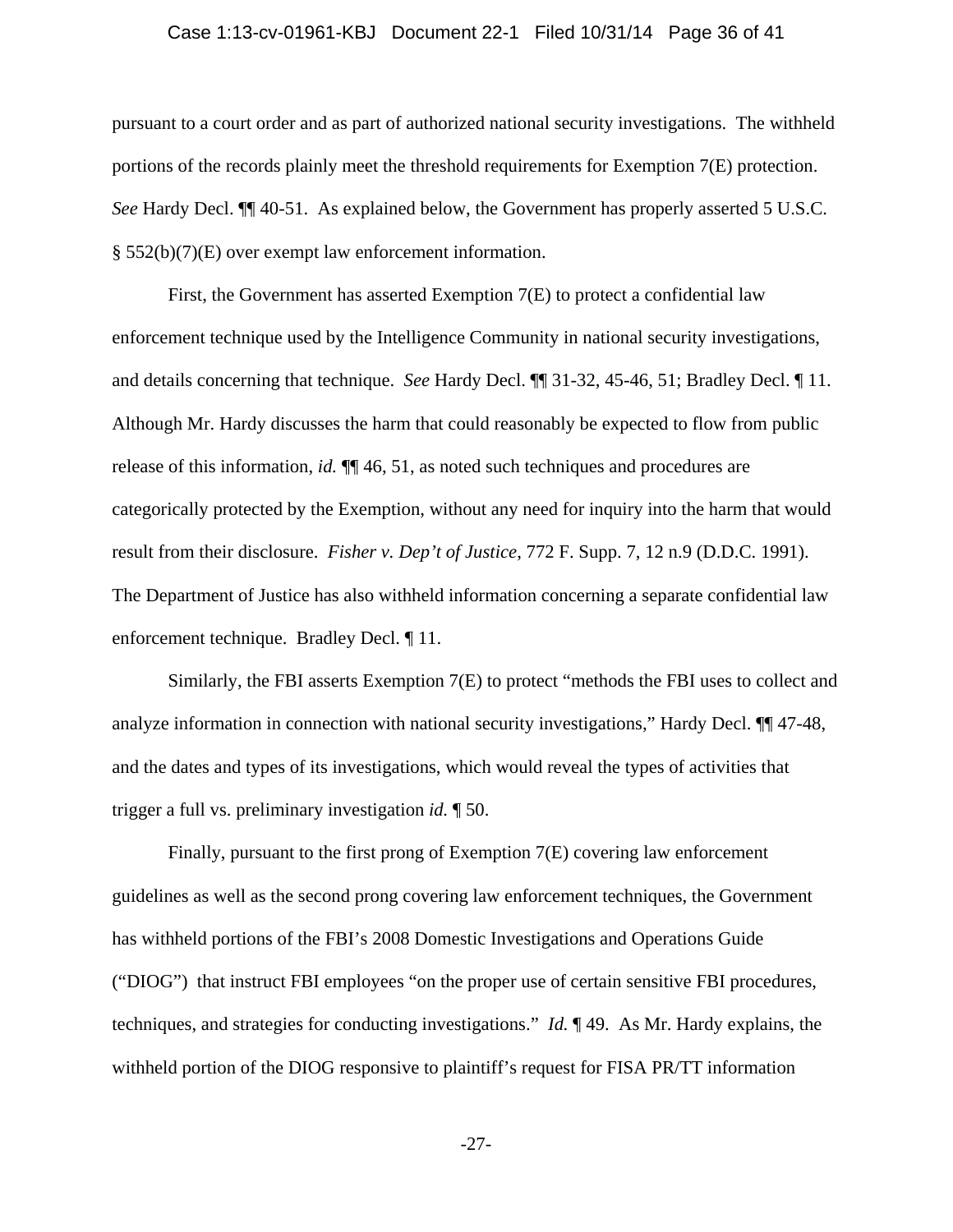#### Case 1:13-cv-01961-KBJ Document 22-1 Filed 10/31/14 Page 37 of 41

"identifies the procedures, techniques, and strategies at issue." *Id.* Mr. Hardy further explains that releasing such information would reveal sensitive, unknown uses of these specific techniques and procedures, permit criminals to predict how and when the FBI will respond to certain suspicious or criminal activities, and thus enable them to take countermeasures to thwart the FBI techniques, procedures, and strategies at issue. *Id. See Pub. Emps. for Envtl. Responsibility v. U.S. Section, Int'l Boundary & Water Comm'n*, 740 F.3d at 204-05 (to justify 7(E) exemption for law enforcement guidelines, "an agency must demonstrate only that release of a document might increase the risk 'that a law will be violated or that past violators will escape legal consequences.'"), *quoting Mayer Brown*, 562 F.3d at 1193.

Accordingly, defendant is entitled to summary judgment on all of its Exemption 7(E) withholdings.

# **D. Defendant has Released All Non-Exempt, Reasonably Segregable Portions of the Responsive Documents.**

FOIA provides that "[a]ny reasonably segregable portion of a record shall be provided to any person requesting such record after deletion of the portions which are exempt under this subsection." 5 U.S.C. § 552(b)(9). This provision does not require disclosure of records in which the non-exempt information that remains is meaningless. *See, e.g., Nat'l Sec. Archive Fund, Inc. v. CIA, 402 F. Supp. 2d 211, 220-21 (D.D.C. 2005)* (concluding that no reasonably segregable information exists because "the non-exempt information would produce only incomplete, fragmented, unintelligible sentences composed of isolated, meaningless words."). "The question of segregability is by necessity subjective and context-specific, turning upon the nature of the document in question and the information contained therein. An agency need not, for instance, 'commit significant time and resources to the separation of disjointed words, phrases, or even sentences which taken separately or together have minimal or no information

-28-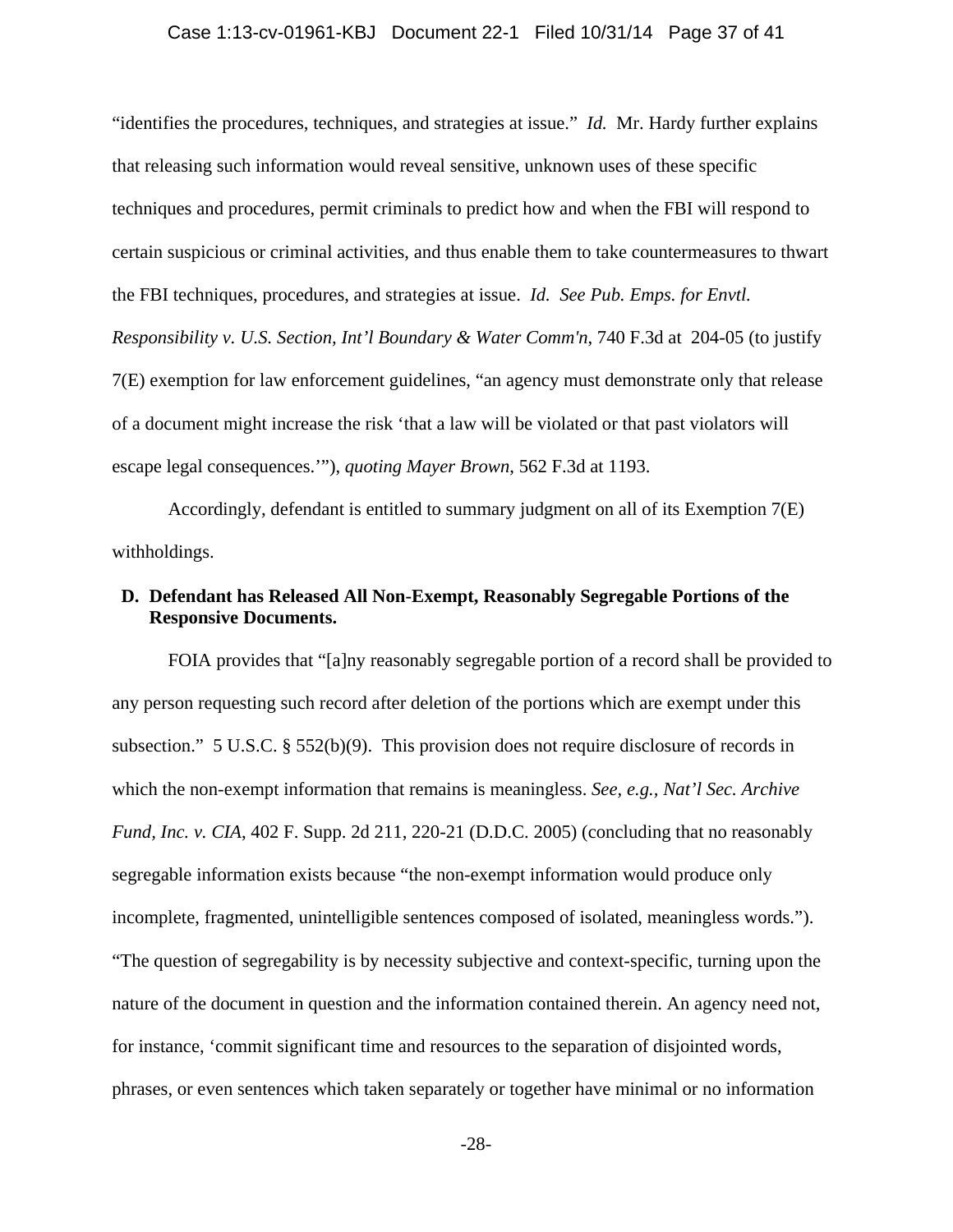content.'" *Schoenman v. FBI*, 763 F. Supp. 2d. 173, 202 (D.D.C. 2011) (quoting *Mead Data v. Dep't of the Air Force*, 566 F.2d 242, 261 n.55 (D.C. Cir. 1977)).

The Government has reviewed the withheld material and disclosed all non-exempt information that reasonably could be disclosed. *See* Sherman Decl. ¶¶ 82-84, Hardy Decl. ¶¶ 52- 53, Bradley Decl. ¶ 13, Lutz Decl. ¶ 24. Accordingly, defendant has produced all "reasonably segregable portion[s]" of the responsive records. 5 U.S.C. § 552(b). *See, e.g., Loving v. Dep't of Def.*, 496 F. Supp. 2d 101, 110 (D.D.C. 2007) (holding that "government's declaration and supporting material are sufficient to satisfy its burden to show with 'reasonable specificity' why the document cannot be further segregated," where declaration averred that agency had "released to plaintiff all material that could be reasonably segregated") (quoting *Johnson v. Exec. Office for U.S. Attorneys*, 310 F.3d 771, 776 (D.C. Cir. 2002)).

#### **E. Defendant Conducted a Reasonable and Adequate Search for Responsive Records.**

Defendant is also entitled to summary judgment on the adequacy of its search for any records responsive to plaintiff's request. As noted, an agency can show that it discharged its obligations under FOIA and is entitled to summary judgment by submitting declarations that "demonstrate that it has conducted a search reasonably calculated to uncover all relevant documents." *Weisberg*, 745 F.2d at 1485 (citations and internal quotations omitted). "There is no requirement that an agency search every record system." *Oglesby*, 920 F.2d at 68. Moreover, a failure to uncover a responsive document does not render the search inadequate; "the issue to be resolved is not whether there might exist any . . . documents possibly responsive to the request, but rather whether the search for those documents was adequate." *Weisberg*, 745 F.2d at 1485 (citation omitted); *see also Meeropol v. Meese*, 790 F.2d 942, 952-53 (D.C. Cir. 1986) (search is not presumed unreasonable simply because it fails to produce all relevant material); *Perry v. Block*, 684 F.2d 121, 128 (D.C. Cir. 1982) (agency need not demonstrate that all

-29-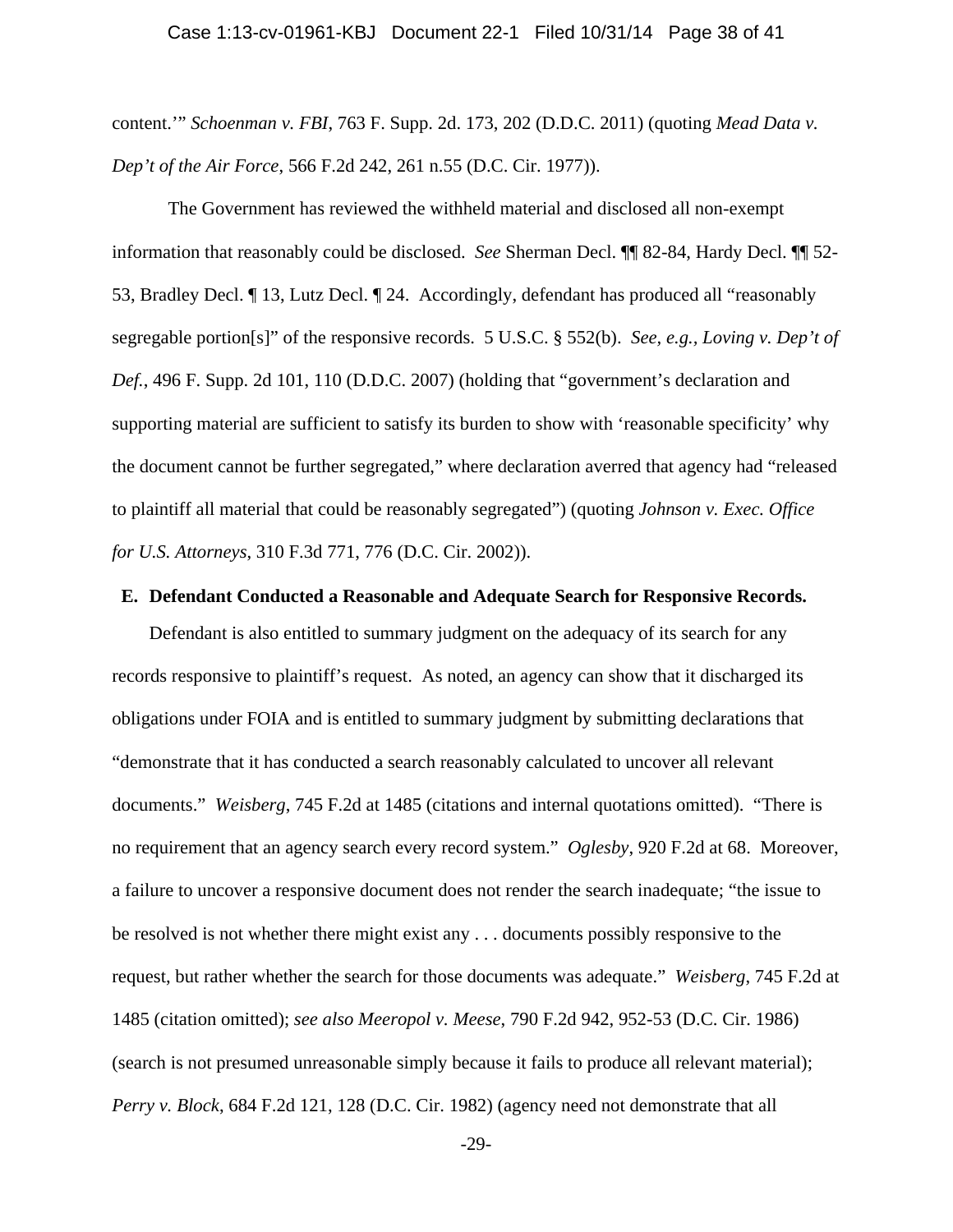#### Case 1:13-cv-01961-KBJ Document 22-1 Filed 10/31/14 Page 39 of 41

responsive documents were found and that no other relevant documents could possibly exist). Conducting a "reasonable" search is a process that requires "both systemic and case-specific exercises of discretion and administrative judgment and expertise" and is "hardly an area in which the courts should attempt to micro manage the executive branch." *Schrecker v. Dep't of Justice*, 349 F.3d 657, 662 (D.C. Cir. 2003) (quoting *Johnson v. Exec. Office for U.S. Attorneys*, 310 F.3d 771, 776 (D.C. Cir. 2002)).

In evaluating the adequacy of a search, courts accord agency affidavits "a presumption of good faith which cannot be rebutted by purely speculative claims about the existence and discoverability of other documents." *SafeCard Servs., Inc. v. SEC*, 926 F.2d 1197, 1200 (D.C. Cir. 1991) (citation and internal quotation marks omitted); *see also Ground Saucer Watch, Inc. v. CIA*, 692 F.2d 770, 771 (D.C. Cir. 1981) (same). Declarations should be "sufficiently detailed," but "[t]he standard . . . is not 'meticulous documentation [of] the details of an epic search.'" *Tex. Indep. Producers Legal Action Ass'n v. IRS*, 605 F. Supp. 538, 547 (D.D.C. 1984) (quoting *Perry*, 684 F.2d at 127), *aff'd in part, rev'd in part on other grounds*, 802 F.2d 1483 (D.C. Cir. 1986). To establish the sufficiency of its search, the agency's affidavits therefore need only explain the "scope and method of the search" in "reasonable detail." *Kidd v. Dep't of Justice*, 362 F. Supp. 2d 291, 295 (D.D.C. 2005) (quoting *Perry*, 684 F.2d at 127). The agency is not required to search every record system, but need only search those systems in which it believes responsive records are likely to be located. *W. Ctr. for Journalism v. IRS*, 116 F. Supp. 2d 1, 9 (D.D.C. 2000); *Roberts v. Dep't of Justice*, No. 92-1707, 1995 WL 356320, at \*1 (D.D.C. Jan. 29, 1993).

The description of defendant's search for responsive records in Mr. Bradley's declaration plainly meets these standards. Plaintiff's FOIA request to NSD sought categories of records

-30-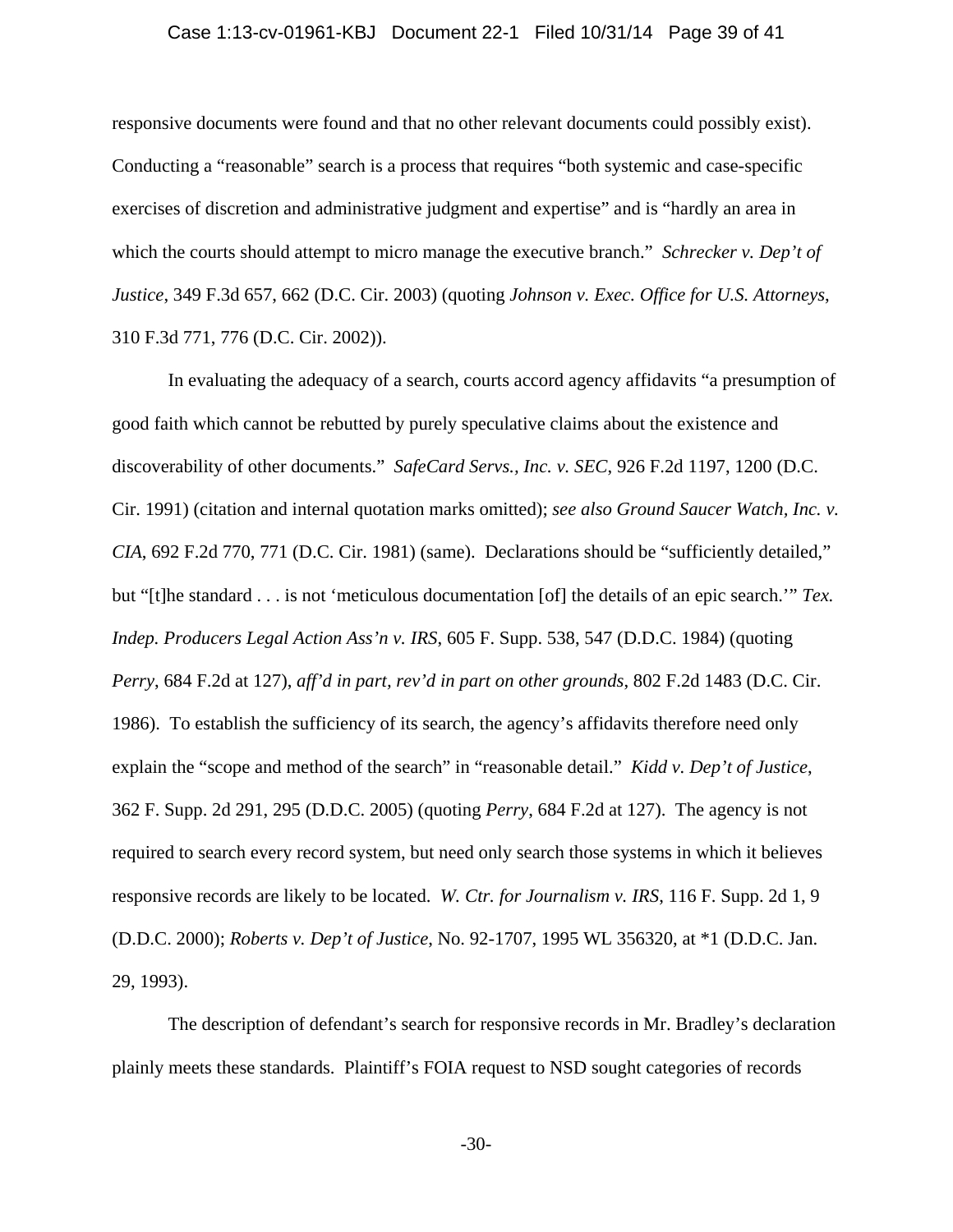"related to the Attorney General's required semiannual reports between 2001 and [the date of the request] under 50 U.S.C. § 1846[.]" *See* Bradley Decl. ¶ 4; FOIA Request, Exhibit 1 to Compl. As Mr. Bradley explains, NSD searched for responsive records in its Office of Intelligence, Oversight Section. Bradley Decl. ¶ 6. "Because of the Oversight Section's unique role as the component in charge of preparing and submitting these productions [to Congress], any NSD records responsive to the request would be found in that section." *Id.* As Mr. Bradley testifies, it "is therefore reasonable to expect that any records responsive to plaintiff's request would be located in those OI Oversight section files, and no additional, responsive records would be reasonably likely to be found elsewhere." *Id.* Mr. Bradley further explains that "the Oversight Section maintains a working file for each semiannual report and Congressional production" that "contain, among other records, tracking reports used to compile the statistical information for the semiannual reports." *Id.* An Oversight Section staff member "went through each of the working folders for the reports and productions submitted during the time span of the request, and he provided NSD FOIA with all records related to [PR/TT] devices, including any information provided to the House and Senate Intelligence Committees" concerning those devices "and any records used in preparation of those materials." *Id.* The Department's search was therefore reasonably calculated to uncover any records responsive to plaintiff's FOIA request, including its subcategories. *See id.* ¶¶ 4, 6.

Defendant's search for responsive records was reasonable and adequate under FOIA. Defendant is, therefore, entitled to summary judgment on the adequacy of its search. *See, e.g.*, *Weisberg*, 745 F.2d at 1485.

//

//

-31-